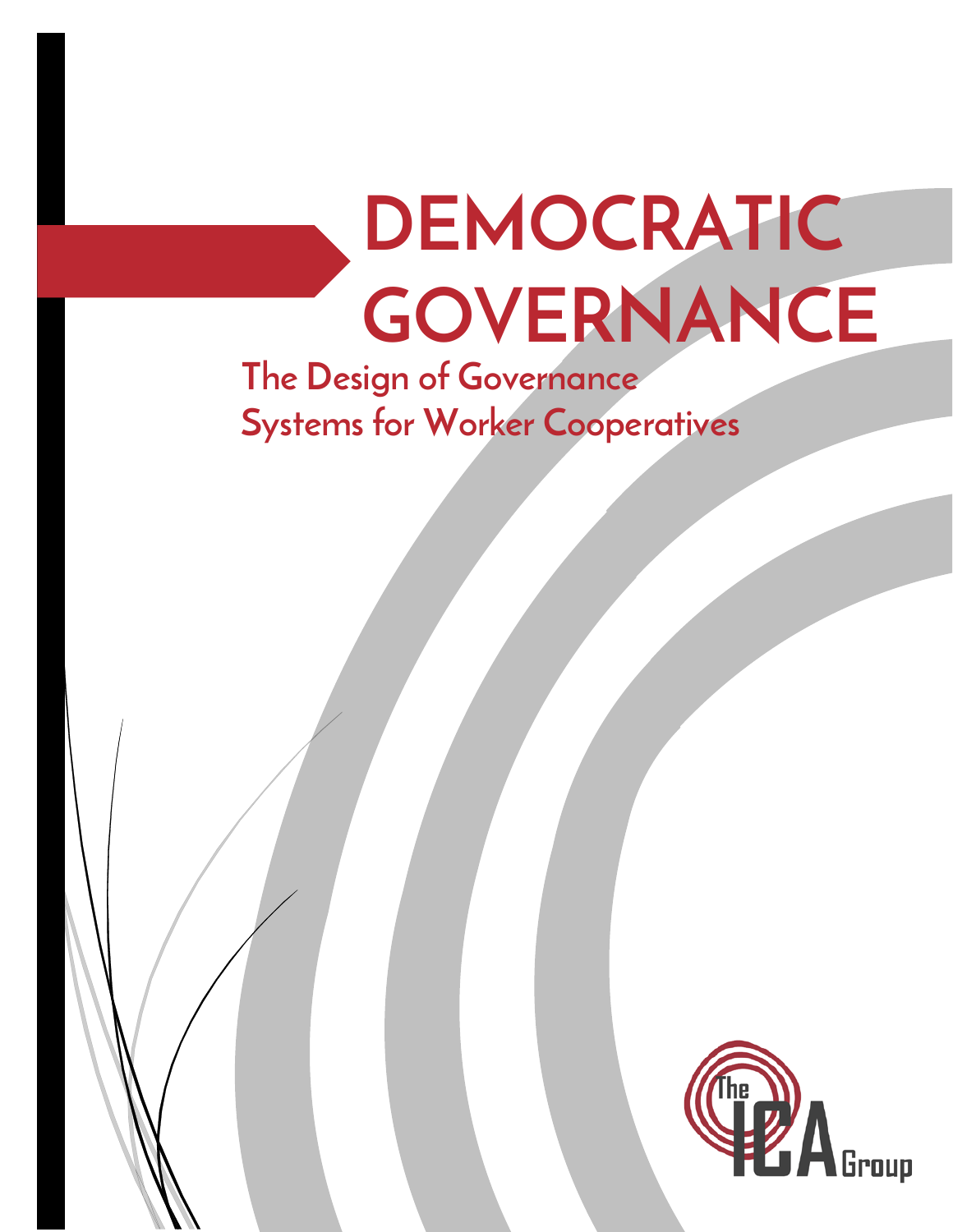# **Table of Contents**

| THE EXTENSIVENESS TEST: IS THIS A MATTER FOR MANAGEMENT OR THE BOARD? 16<br>THE GRIEVABILITY TEST: IS THIS A MATTER THAT SHOULD BE ADDRESS BY THE GRIEVANCE COMMITTEE? 20 |  |
|---------------------------------------------------------------------------------------------------------------------------------------------------------------------------|--|
|                                                                                                                                                                           |  |
|                                                                                                                                                                           |  |
|                                                                                                                                                                           |  |
|                                                                                                                                                                           |  |
|                                                                                                                                                                           |  |
| EXHIBIT 1: POSSIBLE COMMITTEES FOR A CO-OP BOARD OF DIRECTORS  33                                                                                                         |  |
| <b>EXHIBIT 2: EXAMPLE OF A STATEMENT OF BOARD POWERS IN A HYPOTHETICAL CO-OP  34</b>                                                                                      |  |
| <b>EXHIBIT 3: POLICY ISSUES ABOUT WHICH THE CO-OP MEMBERSHIP MUST BE CONSULTED 35</b>                                                                                     |  |
|                                                                                                                                                                           |  |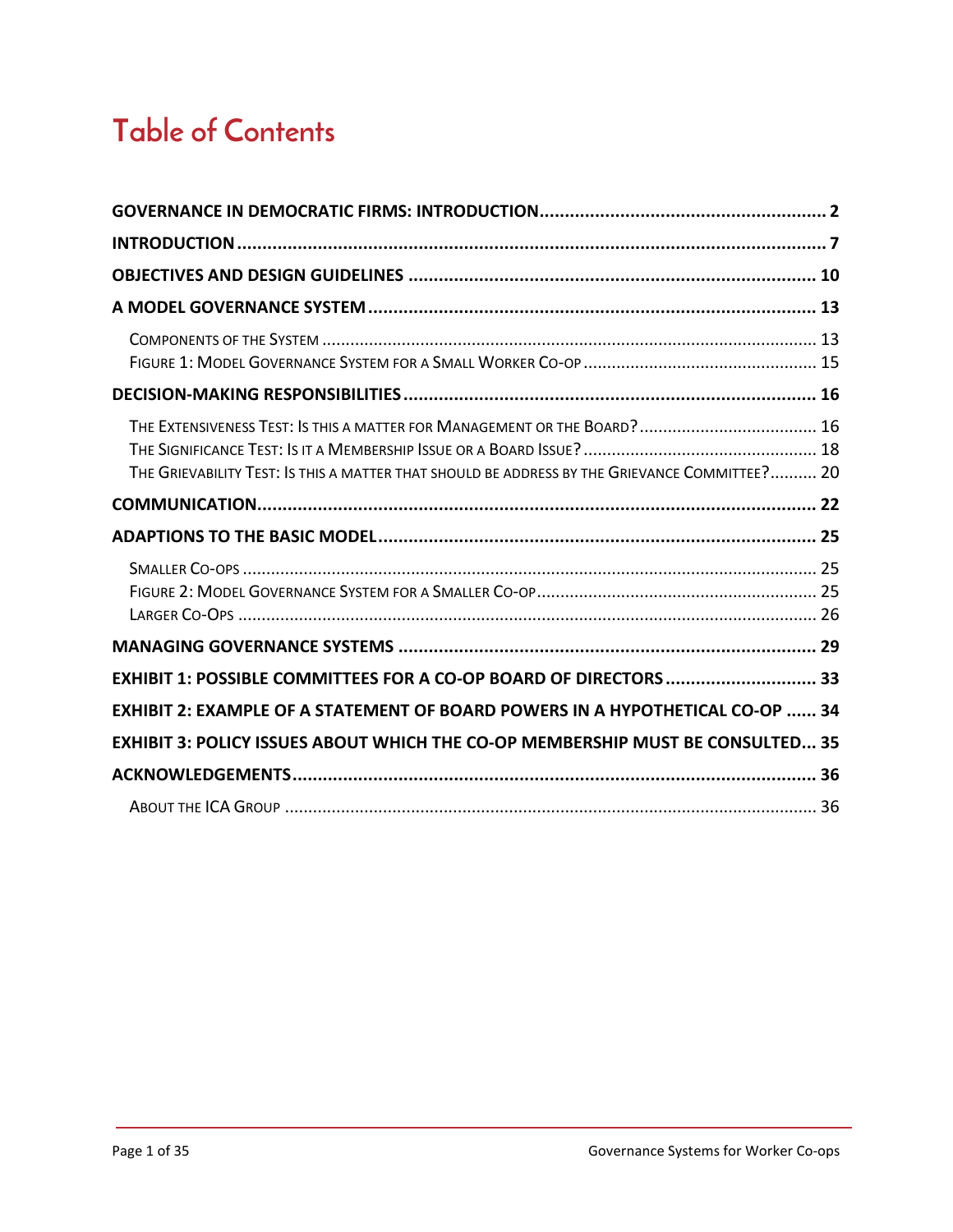## <span id="page-2-0"></span>**Governance in Democratic Firms: Overview**

Worker cooperatives are built on a framework of democracy, but this does workers very little good unless the means to exercise their rights and enjoy the protections this framework provides are in place – this is what an effective governance system does. The governance system primarily focuses on how a democratic firm's policy is established, how this information is communicated throughout the firm, and works to protect the personal rights of the members. It provides the means for matters of organizational direction and policy to be dealt with democratically.

This report is meant to offer guidelines for the design of governance systems that help a co-op avoid the twin traps so many democratic firms fall into: either so much structure and bureaucratic procedure that members cannot actually use the power they formally have, or so little structure that there is no available means to make a difference. We seek, instead, structures that empower people.

A properly functioning governance system clearly articulates the roles of the members, the Board of Directors (including a "grievance council"), and the management. If the governance system is to function well, the responsibilities of these groups must be clear, and the groups must have real decision-making power. While each co-op and its culture is unique, generally the roles of each of these groups fall into this general form:



**The Membership:** The members, or shareholders are responsible for all corporate matters and significant policy matters. Additionally, the by-laws can specify issues that should be addressed by the membership as a whole.



**The Board of Directors:** The Board is responsible for all Policy and Governance matters not handled by the Membership. Specifically, they select key managers, approve the budget, and set the strategic direction of the firm.



**Management:** Management is responsible carrying out the regular business of the firm. Management has influence and will often generate or review policy proposals for the board and membership, but they do not have the authority as managers to set policy.

Of course the devil is in the details and for each issue that comes up determining whether it's an appropriate issue for the membership to consider, the board to decide, or management to handle can be a challenge. To address this, we have identified three tests designed to help you work these issues out.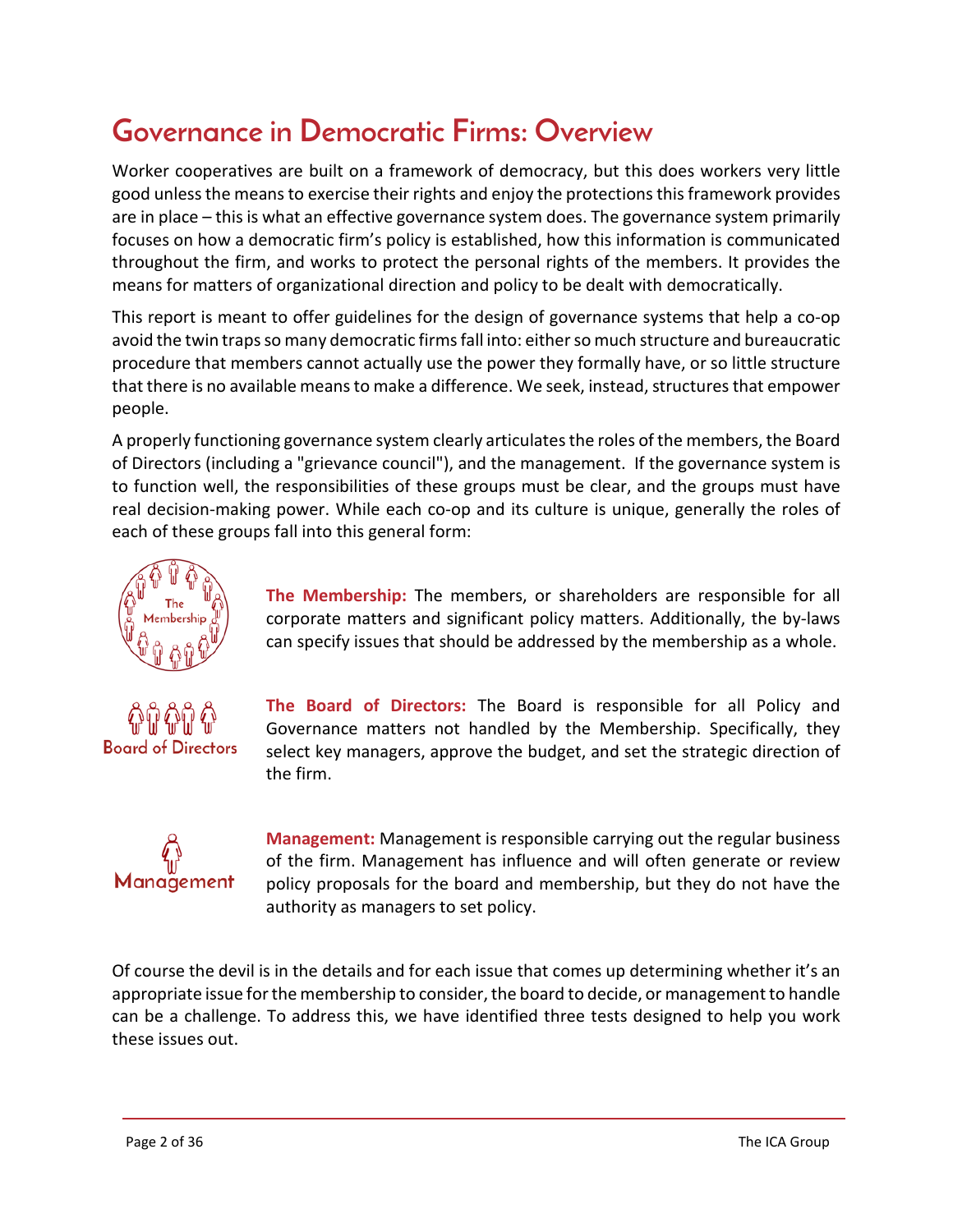## **The Extensiveness Test: Is this a matter for Management or the Board?**

Almost every co-op has a formal or an informal management system. It is not necessarily desirable to operate on a collective basis, and even if a firm wishes to, only an extremely welldisciplined group with excellent decision-making skills can succeed at all times. Since these skills are rare and continuous collective decision making can be a strain on most organizations, authority for managing the day-to-day operations typically (and appropriately) are delegated to specific co-op members – the management.

To determine what issues rightfully belong to management, and what issues are policy matters and, therefore, the legitimate concern of the Board requires guidelines. Otherwise managers may gradually take over the policy-making responsibilities of the board, or the board may assume the on-going management of the organization. Either state of affairs is unsatisfactory. An issue is a policy matter and should not be delegated to operating managers if the answer to any of the following questions is yes:

- 1. Does it affects a large number of co-op members?
- 2. Does it commit a substantial portion of the financial (or other) resources of the organization?
- 3. Does it affect co-op operations, personnel, or resources over a long period of time?

Each co-op should determine for itself how many members, how many dollars, and how much time will signal that a decision or policy matter meets this three-part extensiveness test. Each co-op should list the major issues that will be handled routinely by the board, incorporating the extensiveness test so it can be used for issues as they arise.

#### **The Significance Test: Is it a Board or Membership Issue?**

Except for the very smallest of co-ops, asking the membership about every policy matter is a time consuming and costly exercise. Most people don't enjoy attending lots of meetings, especially when they have other work to do, and if policy matters take up too much time, it's likely that pressing business matters will not be adequately addressed. Therefore we recommend that the Board only bring issues to the membership for consultation or a vote if it meets one of the following criteria. If the answer to these questions is yes, it's likely an issue the Board should consult with the members on.

- o Does the matter affect the likely survival of the co-op?
- o Does the matter have to do with policies for hiring or terminating co-op members?
- o Does the matter affect the basic character of the cooperative?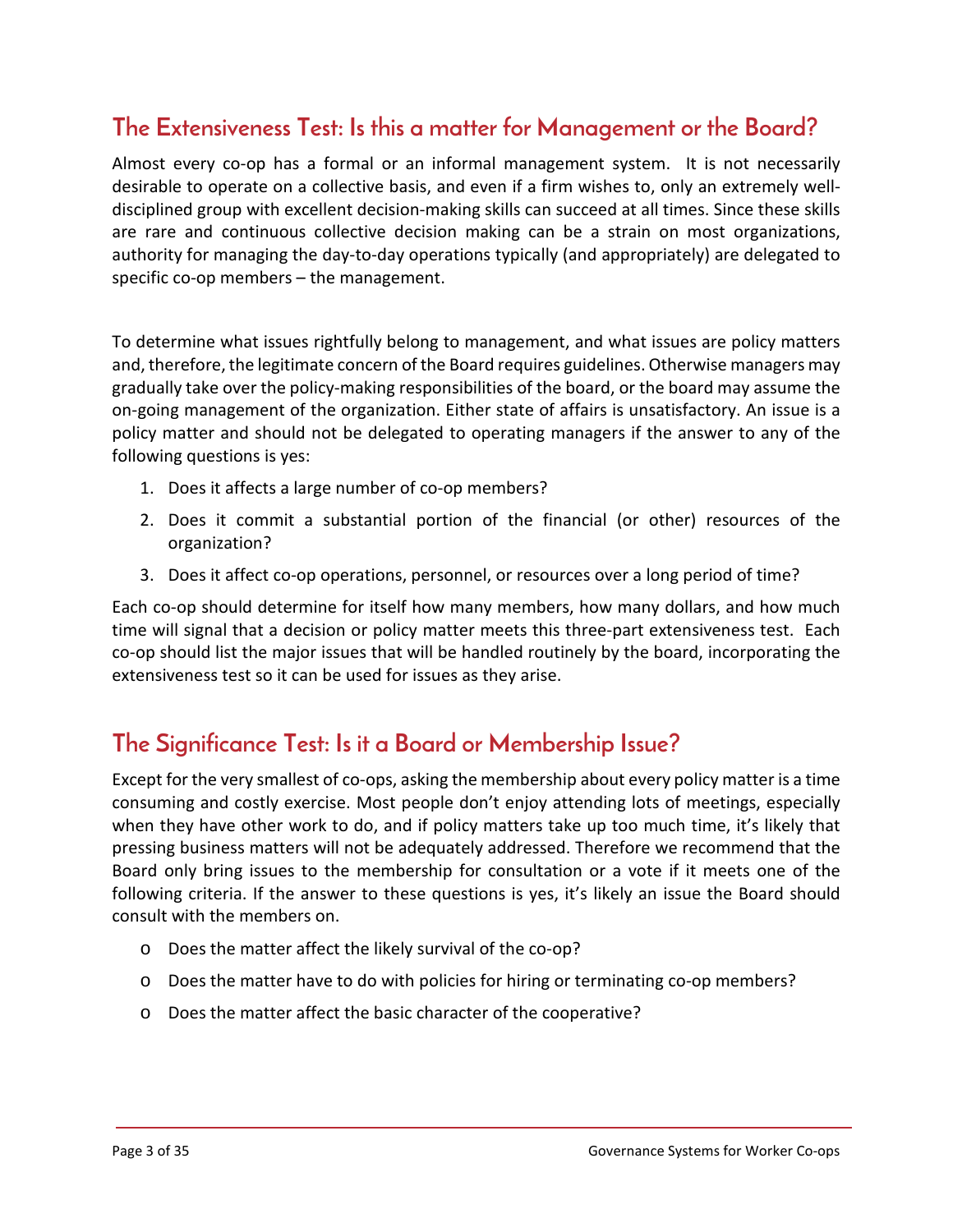## **The Grievability Test: Is this a matter that should be address by the Grievance Committee?**

To protect the rights of members, a process to address grievances is necessary. While most complaints are best dealt with directly between co-workers or with management, if reasonable attempts to resolve the matter directly have failed, it is a matter for the Grievance Council. Furthermore, if an issue meets the following criteria it is likely an issue that should be dealt with on a policy level. If a complaint does not pass this "grievability test," it should be handled on a routine basis by co-op management.

- o Does the complaint involve a violation of existing organizational policy?
- o Does the complaint deal with an unfair situation for which there is no applicable policy?
- o Does the complaint question the fairness of an existing policy?

#### **A Model Governance System**

It is essential that the governance system be as simple as possible. Complex systems often tum out to be awkward, inefficient, and harder to operate than simpler, cleaner systems. A good governance system should specify very clearly the basic organizational structures and procedures that will be used for dealing with governance matters, but should leave a great deal of room for members to develop specific procedures that are uniquely appropriate for special problems that come up.

Moreover, a good governance system should not require sophisticated knowledge on the part of the members who operate it, nor should it require constant attention and fine-tuning. The challenge for those who design the system, then, is to construct a system that will get done what needs to be done and to do so as simply, efficiently, and inexpensively as possible.

The following diagram outlines the basic framework for a co-op of between twelve and fifty members. Simply put, most matters are not policy and should be left to co-op management unless they pass the extensiveness test. For policy matters that pass the significance test, consultation with the membership is appropriate. Finally, an effective grievance policy must be in place, but should only address issues that pass the grievability test.

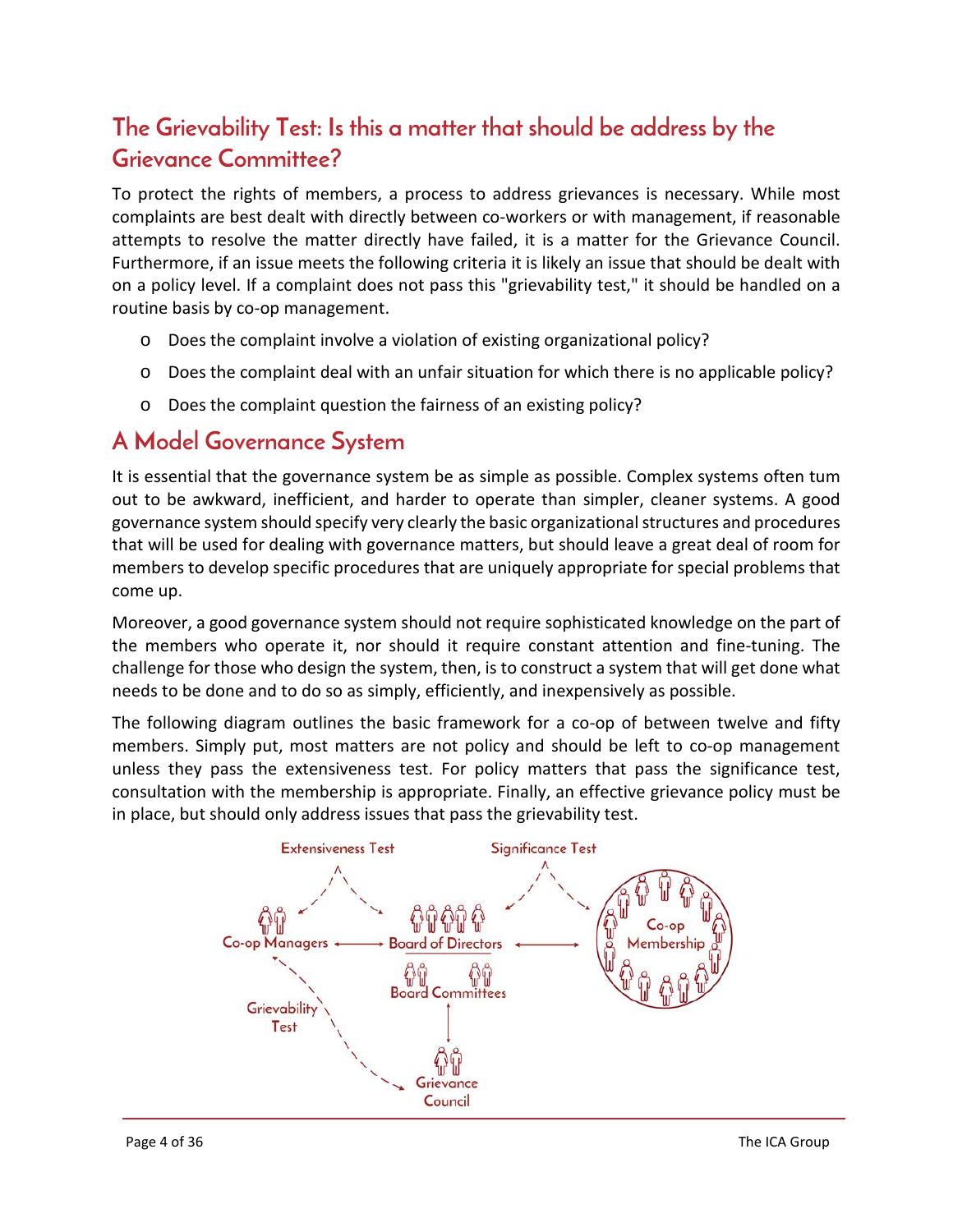Adaptions of this model for smaller co-ops where all the members sit on the board, or larger coops with multiple departments and management structures are necessary and described in more detail in the full report. In a very small organization, some features of the model system turn out to be redundant and unnecessary. And in larger co-ops, additional governance mechanisms may be required to ensure that adequate communication about governance matters takes place, that members have real influence in policy-making, and that grievance processes are readily accessible to members.

#### **Communication**

For co-op members to perform their governance duties well, they must have timely and clear information about what is going on. This requires continuous communication between groups in the governance system, between governance groups and management, and between governance groups and the membership of the organization. The key to successful communication in a democratic business is to summarize critical information and share it widely -- and to make more detailed information available to those who are especially interested in having it. Many co-ops err in one direction or the other, either providing members with too little information or so overwhelming them with details that they "tune out" of the decision making process. Both mistakes can result in decision-making by people who are inadequately informed about the issues being considered.

It is, of course, considerably easier to design a good governance system than it is to actually operate one, when designing your co-op's governance system keep the following items in mind.

**Specify only the basics up front:** There's always a temptation to try to anticipate everything that might come up once the system is in operation. That is a mistake. Not only will you be unlikely to anticipate what the most pressing issues for your co-op will be, but it's a sign of strength to leave room for a system to evolve over time - and to provide the people who will be using the system some opportunities to influence its structure as they get to know it.

**Tune your system to the expertise of the people who will operate it:** Co-op members' experience with governance work varies widely. An "ideal" systems that require more experience and expertise than co-op members actually have won't meet your needs. As you build your governance system and you develop the culture of your firm, you can add levels of engagement and control.

**Recognize individual differences among members, and use them wisely:** Within any organization there will be some members who have a natural talent for governance matters and other who are not so inclined. These differences should be acknowledged in selecting people for various roles. You must walk the tightrope between harnessing the skills already present and developing talent to achieve the objective of widespread participation in the governance.

**Get the governance system functioning quickly:** Once a governance structure is put in place, governance should begin. If it doesn't begin without delay people will start to wonder if the system is really needed, or if it is just some kind of window dressing.

**Don't turn away expertise – but be careful about how it is used:** It is often sensible to recruit non-members with expertise as consultants or to serve on the Board to address technical issues.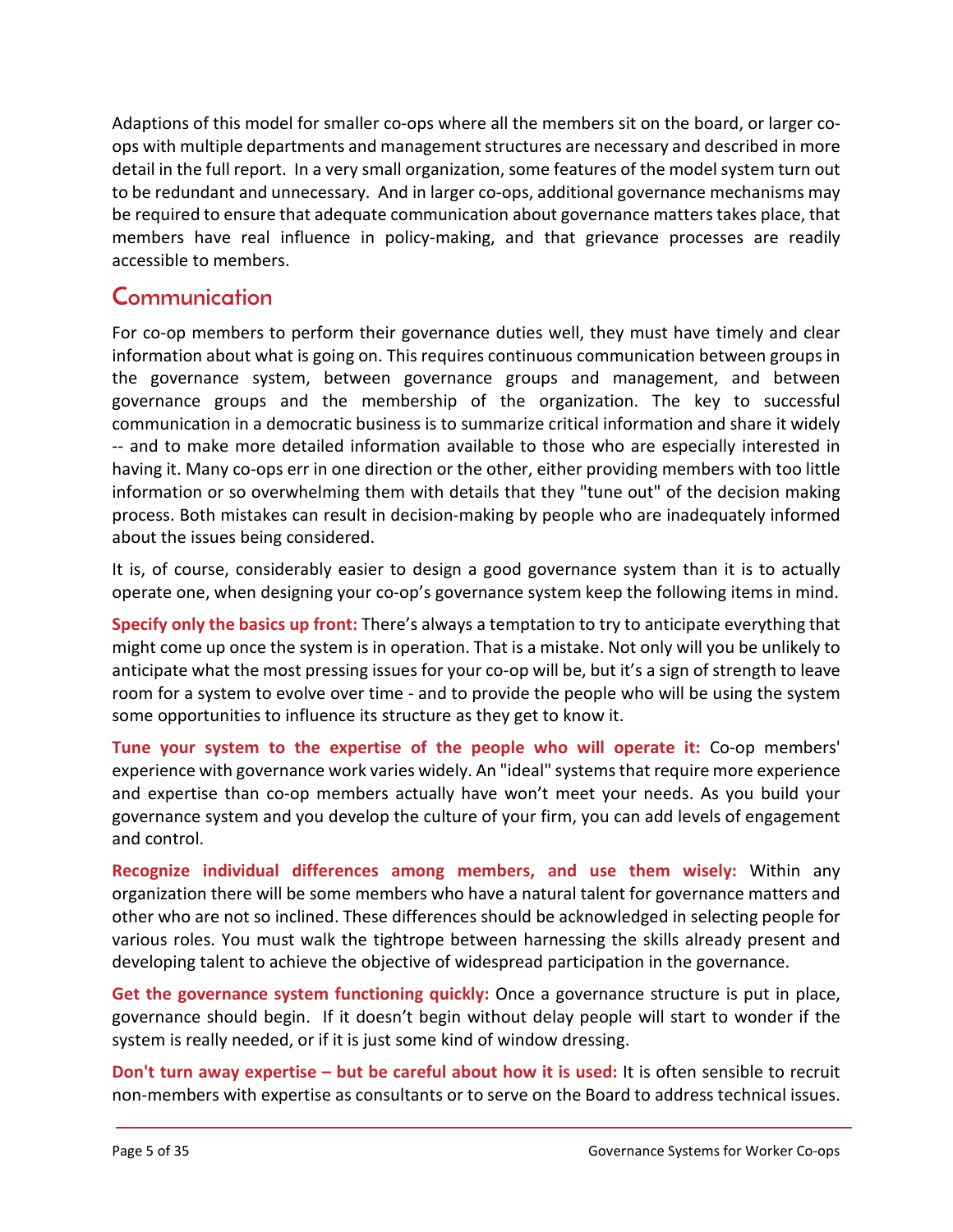But great care must be taken, to make sure these experts support the overall aspirations of the organization--or at least that they are willing to be educated about those aspirations.

**Be careful that the small, intense governance issues do not drive out the big important ones:** When co-op members talk about governance, they often focus on personal or emotionallycharged issues. It's essential to ensure that hot button issues do not drown out longer-term policy questions.

**Watch out for a blurring of the boundaries between the governance system and the management system:** Groups may find themselves "naturally" making decisions outside their purview and that can cause hurt feelings, and undermine both co-op leaders and the board. While it can be helpful and even advisable to create an opportunity to address issues in an open fashion, the roles of each group should be respected.

**Don't abandon the system in time of crisis:** It is ironic that the governance system, which may be most critical to the organization when a life- threatening crisis appears often is circumvented at precisely those times. There is often a tendency for the top managers of the organization to meet and hash out informally what should be done in a time of crisis. This is a big mistake, as it can both cut off important information and perspectives from other co-op members and undermine the credibility of the governance system for making decisions and formulating organizational policy in the future.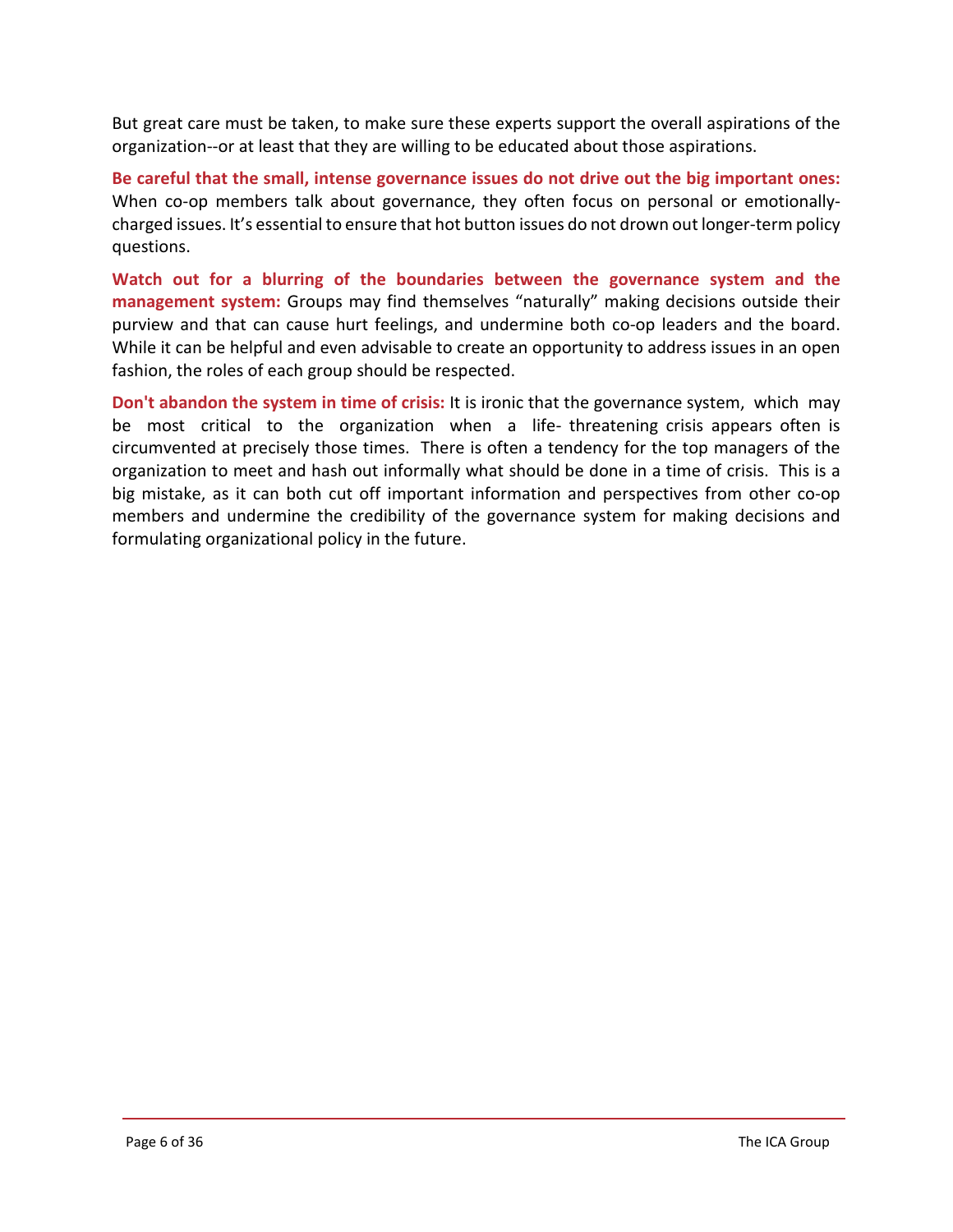# <span id="page-7-0"></span>**INTRODUCTION**

This paper discusses the means by which small worker cooperatives and other employee-owned organizations govern themselves. We examine mechanisms that foster widespread communication among the co-op members about matters of organization policy; that provide member-owners with meaningful influence in setting policy; and that protect the personal rights of members. Together, these mechanisms form what we call the **governance system** of the organization.

The governance system is one of three key components needed in a democratic organization. The other two are the **legal structure** of the firm (i.e., the articles of incorporation and the by-laws) and its **management system** (i.e., the means by which the work of the organization is structured, managed and coordinated).

**The Legal Structure:** The by-laws of the co-op provide the framework within which governance takes place. They establish the democratic rights of members, while the governance system provides the means for the members to exercise those rights regularly and to enjoy the protection they provide.

**The Management System:** The governance system operates alongside (but separate from) the management system. The management system is largely under the control of co-op managers or leadership, and focuses on carrying out the regular business of the firm. The governance system, on the other hand, provides the means for matters of organizational direction and policy to be dealt with democratically.

It is worth the time and trouble to design a governance system carefully. The responsibilities of various groups in the organization (such as membership, the board, management, special committees, and task forces) should be specifically spelled out, and it should be clear to all which person or group is to deal with which issues. Failure to clarify such matters early invites confusion and misunderstanding later on when "hot" issues come up. Indeed, in co-ops where there is no

*"The governance system provides the means for matters of organizational direction and policy to be dealt with democratically."*

well- constructed and well-understood governance system, it is common to observe:

- o Managers or other leaders making policy decisions on their own, because neither the board nor the membership has the power and the means to direct their behavior.
- o Managers and leaders who are hamstrung by boards of directors or members who overrule them (or rebel against their decisions) rather than guide them with clear policies and objectives.
- o Co-ops plagued with conflict in trying to decide a controversial matter because no clear decision-making procedures have been established.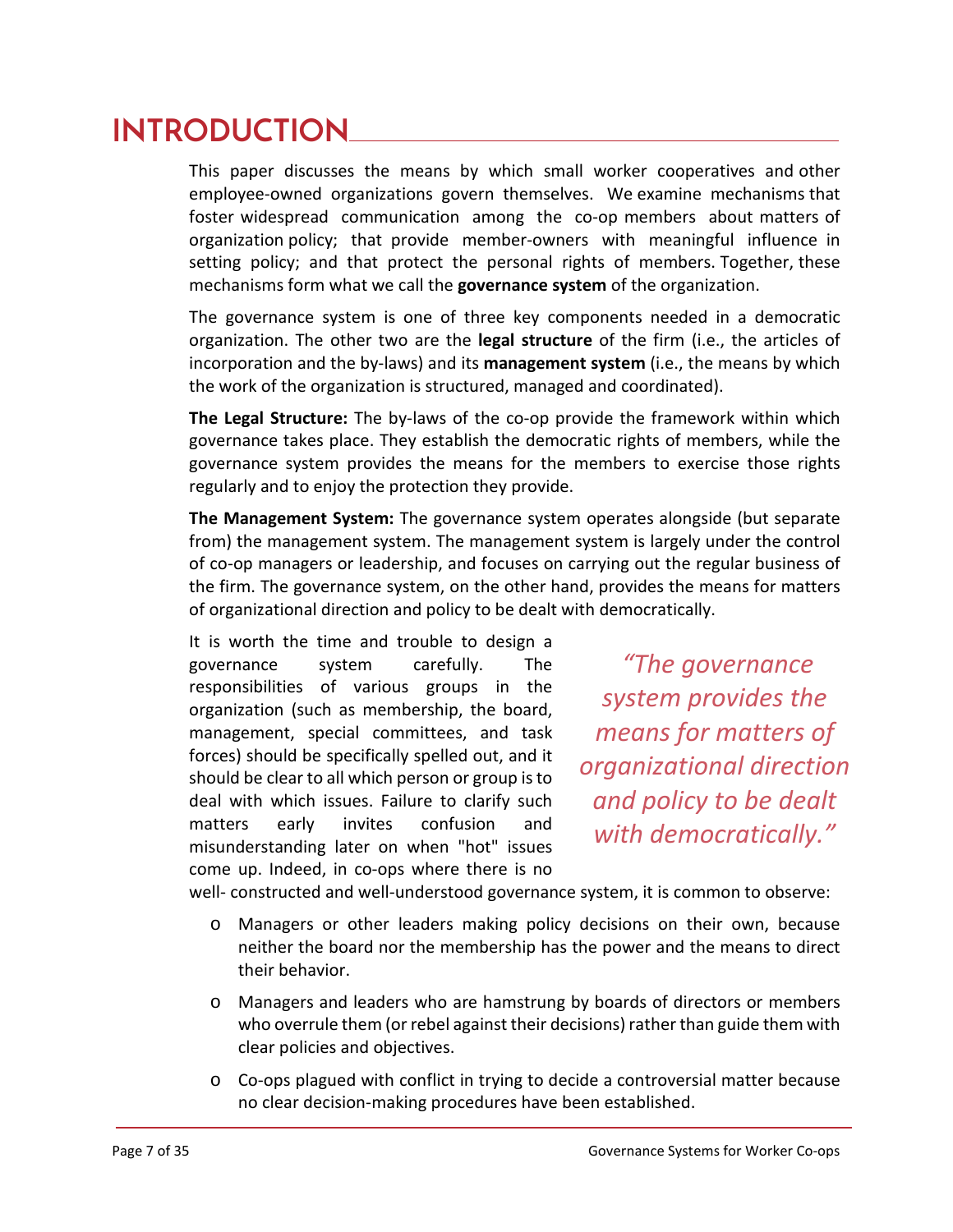This report is meant to offer guidelines for the design of governance systems that help a co-op avoid these problems. We suggest some specific structures that can be used by members to exercise their rights – and to do so in an informed, responsible, and timely fashion. Throughout, we attempt to avoid the twin traps of powerlessness that are sometimes seen in democratic organizations: either so much structure and bureaucratic procedure that members cannot actually use the power they formally have, or so little structure that there is no available means to make a difference. We seek, instead, structures that empower people.

This report covers four major subjects. In the first, we discuss the objectives of governance systems in co-ops, and offer some general guidelines for setting up a system that meets these objectives. The second section outlines a "model" governance system for a small worker co-op of fewer than fifty members. Next, we suggest ways that this model system might be modified for particularly small co-ops (less than twelve members) and for larger co-ops (more than fifty members). Finally, we suggest some guidelines for installing and managing governance systems. Here we offer some ideas intended to increase the likelihood that a governance system will actually operate the way it has been designed to operate. $1$ 

Generally speaking the Governance system is designed to delineate and address the issues that are best left to a) the Membership, b) the Board of Directors, or c) the Managers or other leaders of the firm. While in many co-ops the same people fill many of these roles, understanding the distinctions between them is critical to developing an efficient system that improves both job quality and business performance.



<span id="page-8-0"></span><sup>&</sup>lt;sup>1</sup> Throughout, we present the material as if readers were planning a governance system for a newly-planned co-op. The material can also be used to review the adequacy of existing governance mechanisms to see if there are ways they can be improved. In practice, however, it is usually easier to build an excellent system from scratch than it is to significantly modify an established system.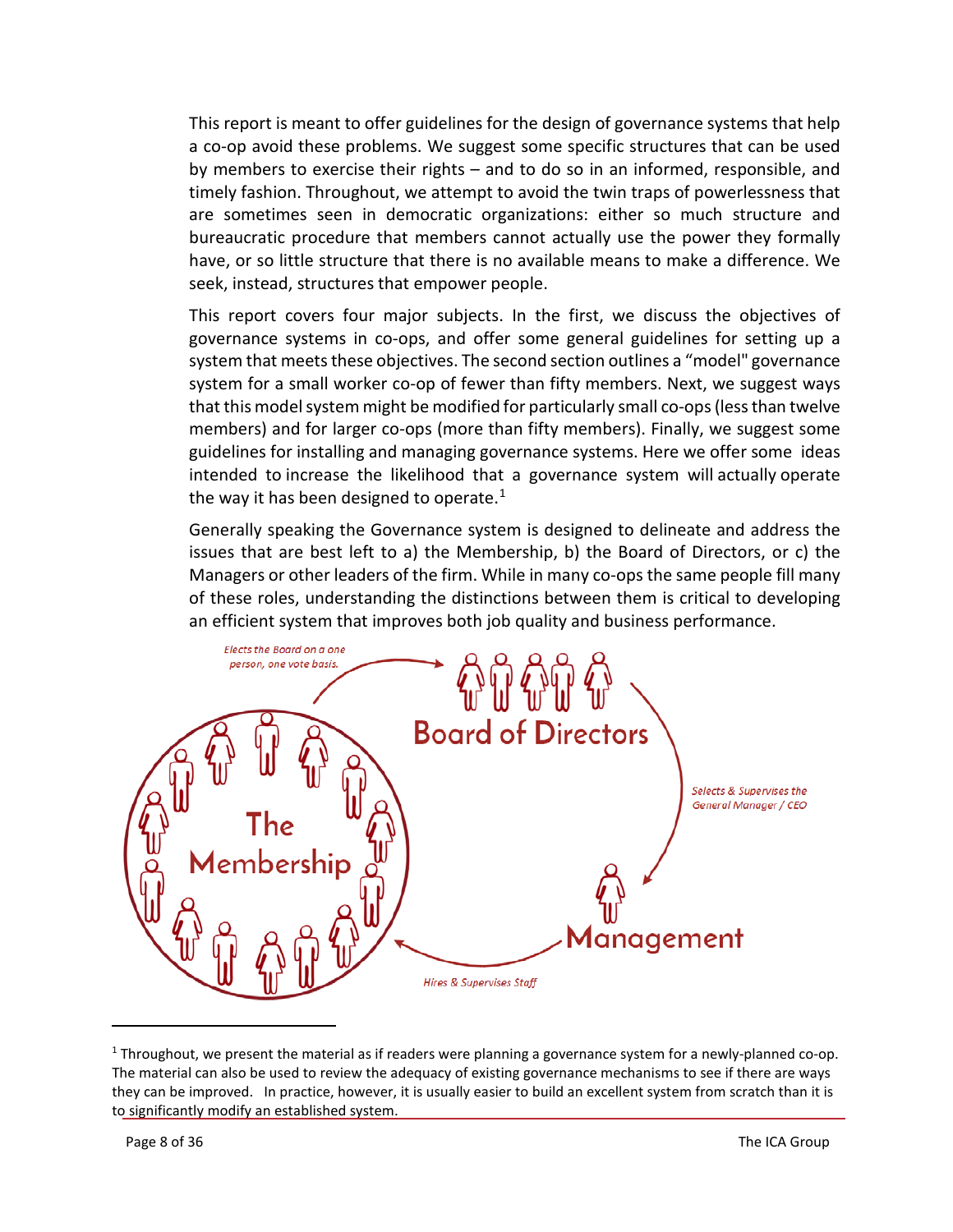

**Board of Directors** 

**The Membership:** The members are the people who work at the firm and own it. As shareholders in a democratic firm are responsible for all corporate matters and significant policy matters. Additionally, the by-laws can specify issues that should be addressed by the membership as a whole. The membership usually meets once a year to elect the Board of Director, and to vote on any significant matters. To determine if an issue should be addressed by the membership, see if it passes the "Significance Test."

**The Board of Directors:** The Board is responsible for all Policy and Governance matters not handled by the Membership. Specifically, they select key managers, approve the budget, and set the strategic direction of the firm. Generally, the board meets quarterly, although more or less frequent meetings are common. The Board also deals with policy matters through standing and ad-hoc committees. To determine whether an issue should be addressed by the Board, see if it passes the "Extensiveness Test."



**Management:** Management are responsible carrying out the regular business of the firm. There are many different styles of management although there are significant benefits in terms of productivity and performance if they employ democratic management practices. Management has considerable say in how the work of the co-op is carried out, and often will generate or review policy proposals for the board and membership, but they do not have the authority as managers to set policy.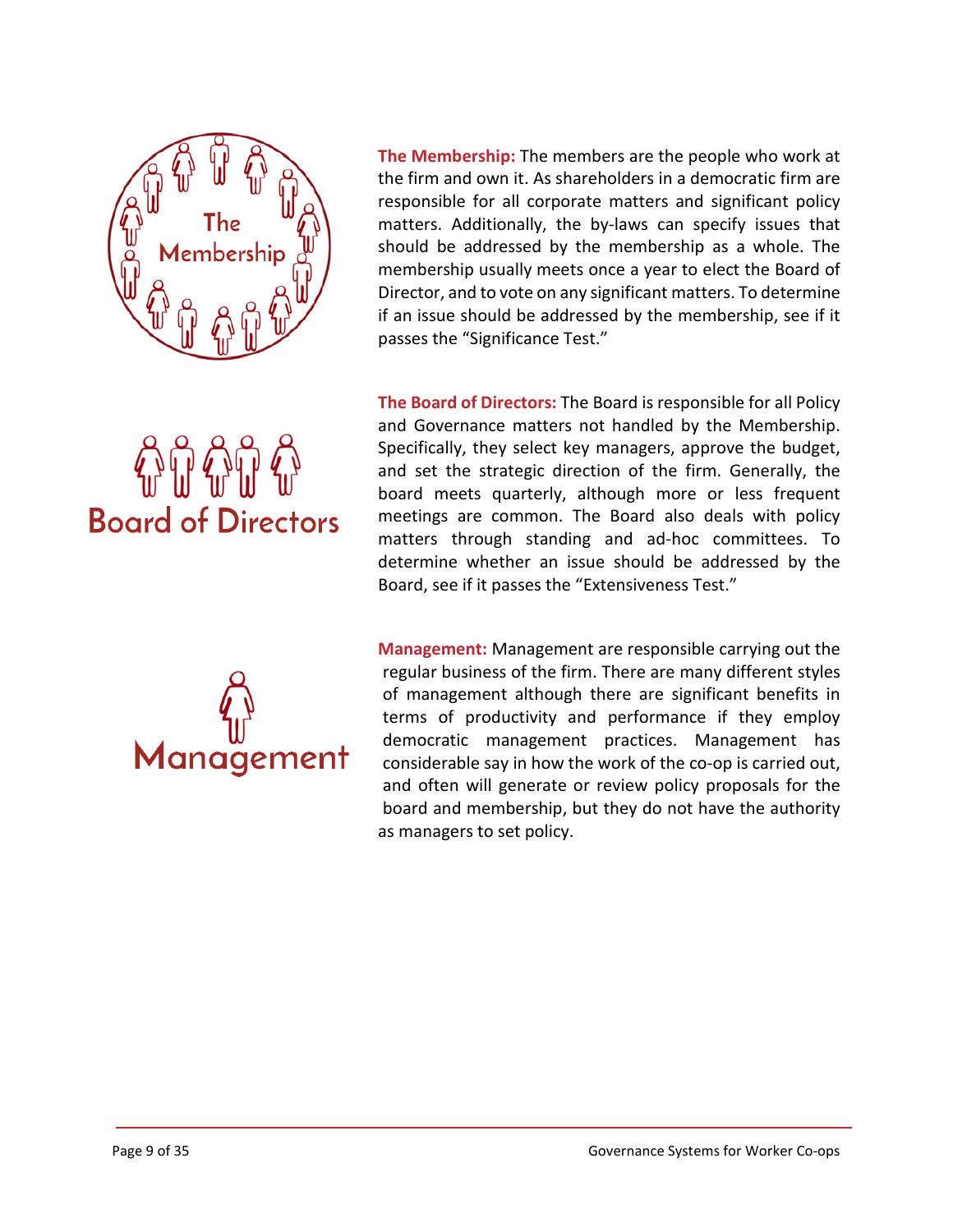# <span id="page-10-0"></span>**OBJECTIVES AND DESIGN GUIDELINES**

Typically, a co-op governance system will have three key objectives. In general, it is easier to approach these objectives if the following guidelines are kept in mind when a governance system is designed.

- 1. To establish organizational policies that are (a) of high quality (i.e., they accomplish what they are intended to accomplish), (b) responsive to the wishes of the co-op members, and (c) well-understood and accepted throughout the organization. The kinds of policies likely to be dealt with by the governance system include how fast the co-op should grow, strategies to address issues in a time of financial difficulty, or whether to expand the products or services. Of special interest to many co-ops will be policies that support democratic management practices.
- 2. To protect the personal rights of co-op members, and to deal quickly and fairly with member complaints about how they have been treated by the co-op (or by other co-op members). Such grievances might involve issues of racial or sexual discrimination, a belief by someone that he or she has been inadequately paid for some extra work done at the request of a manager, or a feeling by a member that he or she is being harassed by another member.
- 3. To make sure the governance system remains effective and efficient. This is done by regularly reviewing how well the policy-making and grievance-processing mechanisms of the co-op are functioning, and by revising these mechanisms as needed. In effect, this part of the governance system monitors the functioning of the rest of the system, and initiates changes when required. Changes might be made, for example, if members felt they were not receiving information they needed to assess the adequacy of new organizational policies, or if there were a widespread belief that the procedures being used to handle grievances were unfair.

It should be clear to all co-op members what people or groups have responsibilities for which decision and activities. Managers or other leaders in the co-op, for example, usually have no authority to decide governance question. They may have considerable "say" in how the work of the co-op is carried out, and often will generate or review policy proposals for the board and membership, but they do not have the authority as managers to set policy.<sup>[2](#page-10-1)</sup> Within the governance system itself, it is important to define clearly the authority and the responsibilities of (a) the co-op membership-as- a-whole, (b) the board of directors, and (c) various committees or councils created by the board or the membership to perform specific governance functions.

<span id="page-10-1"></span> $2$  Naturally, managers have the same basic rights as other members, and may be elected to serve on the board or chosen for membership on governance committees just like anyone else.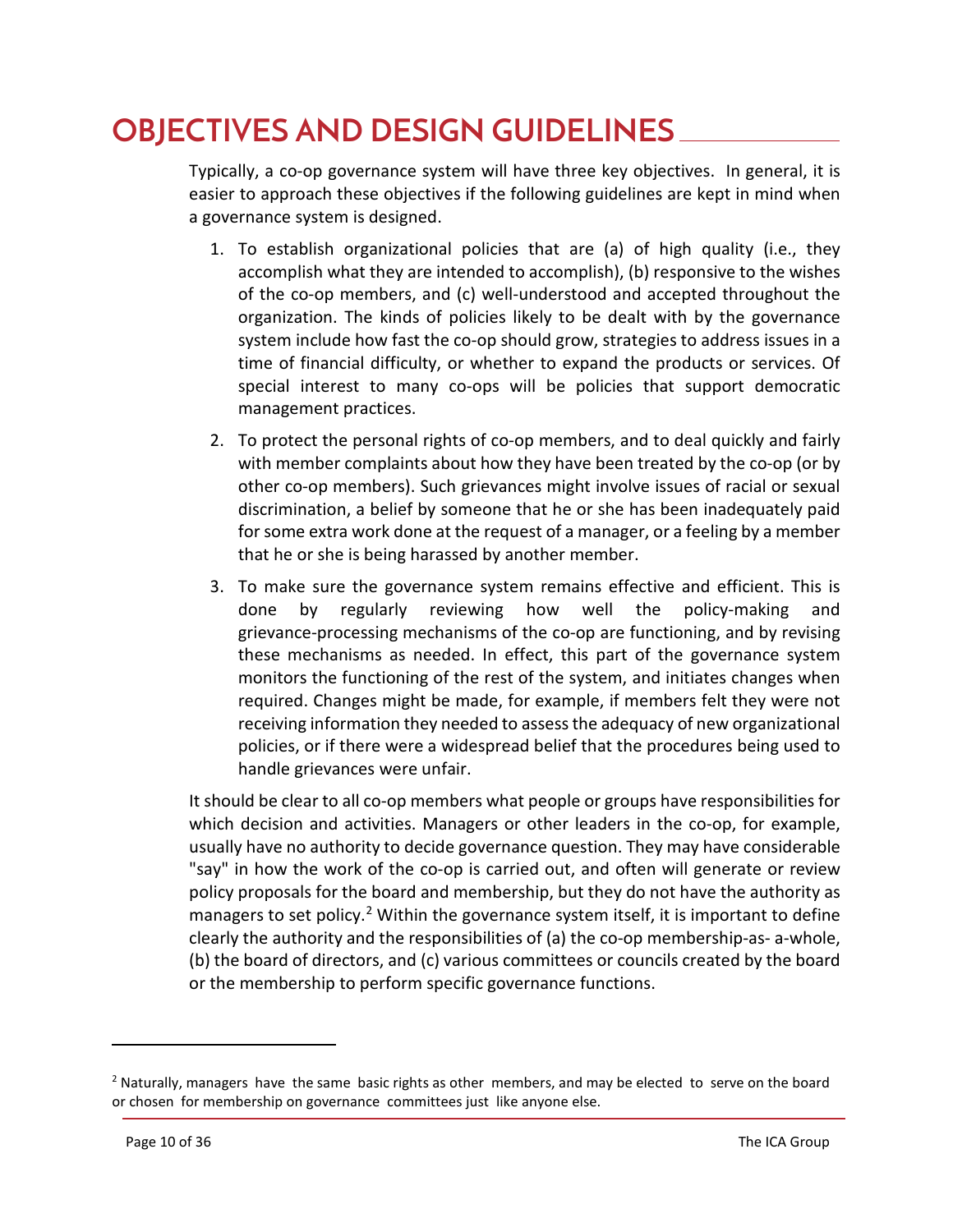## **Keeping It Simple**

The governance system should be as simple as possible. Complex systems that specify the procedures for dealing with all the possibilities that their designers can imagine often tum out to be awkward, inefficient, and harder to operate than simpler, cleaner systems. A good governance system should specify very clearly the basic organizational structures and procedures that will be used for dealing with governance matters-- but should leave a great deal of room for members to develop specific procedures that are uniquely appropriate for special problems that come up. Moreover, a good governance system should not require sophisticated knowledge on the part of the members who operate it, nor should it require constant attention and fine-tuning. The challenge for those who design the system, then, is to construct a system that will get done what needs to be done and to do so as simply, efficiently, and inexpensively as possible.

The system should be readily available to co-op members and should involve as many members as possible, so long as it does not become difficult to operate. Members need to have (and know that they have) access to policy-making and grievance-handling mechanisms. The more members who are involved in the operation of the system, the more likely it is that the system will produce decisions that people understand and agree with. But trying to achieve completely open access and full involvement by everyone can result in a governance system that consumes too much of the time and the energy of organization members.



The groups in the system should have real power to make decisions and to make sure those decisions are carried out. An impotent governance system is probably worse than no governance system at all. There are, however, two cautions to keep in mind. First, the power of the system should match the competence and experience of the co-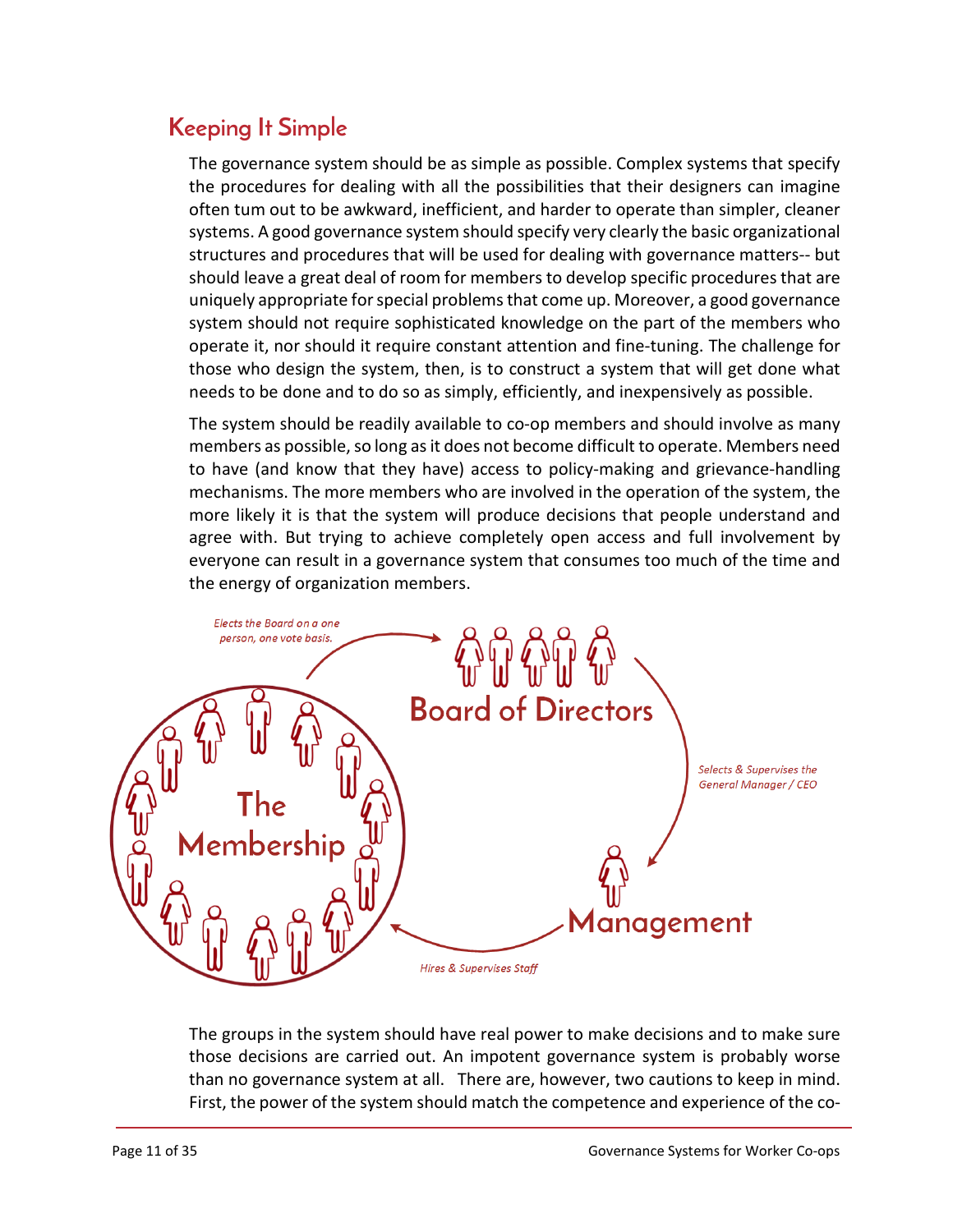op members who operate it. An extremely powerful group of people who are not welltrained or well-experienced in the business of a co-op can make serious mistakes. If most members are not experienced in managing an organization, this can be a real concern -- although participation in the governance system is a good way to help coop members build their management skills. Second, there should be built-in restraints to keep any single group (including groups within the governance system) from evolving into an unchecked, all-powerful elite. Care should be taken to make sure that the power of any one group in the system is balanced by that of other groups.

The four guidelines described above place some restrictions on how the parts of a coop governance system (that is, the membership, the board, and special committees, or councils) can be organized and how they should operate. We now describe a "model" governance system that might be appropriate for a co-op of up to fifty members. Then, we suggest some changes in the model that might be needed for co-ops that are smaller or larger.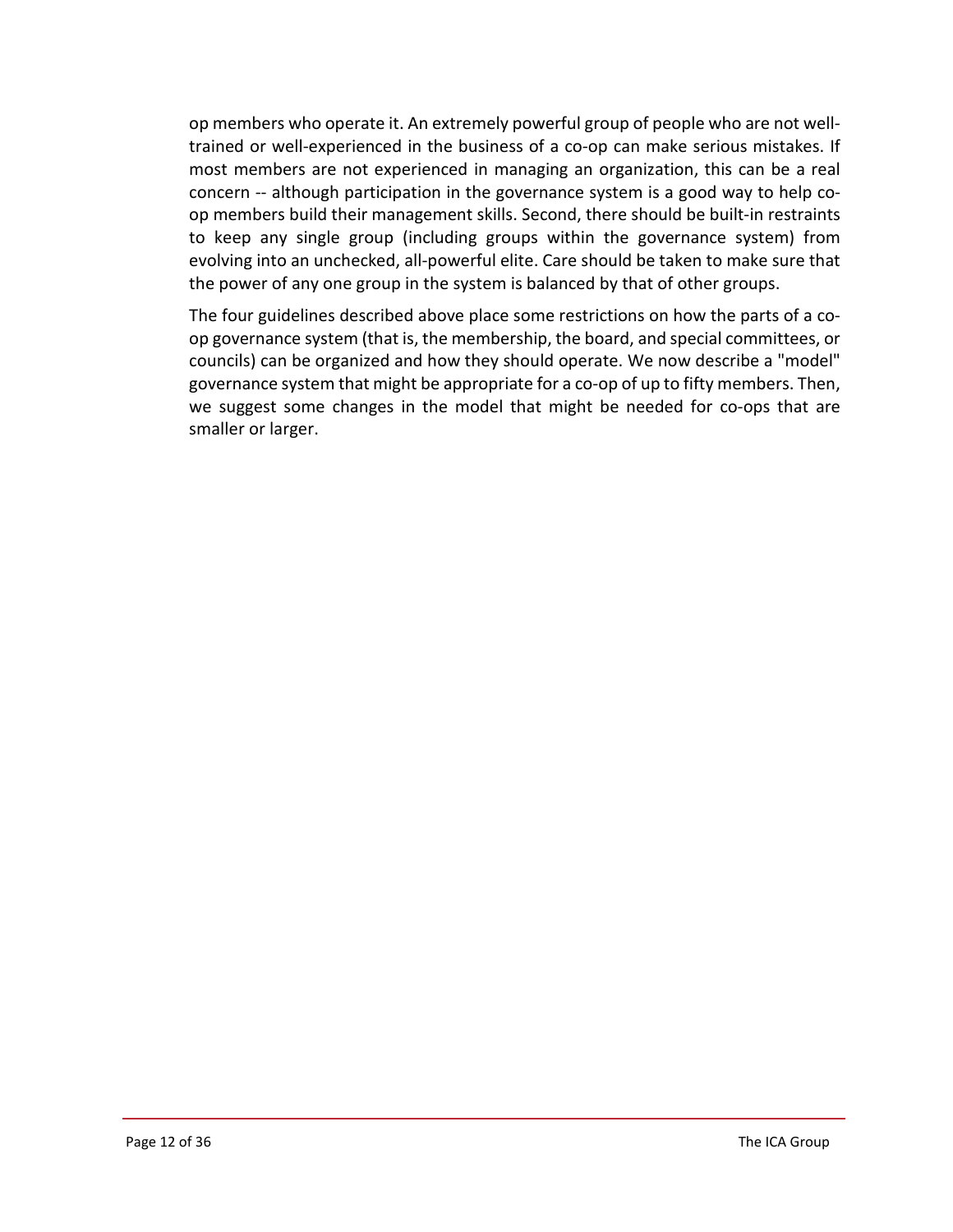# <span id="page-13-0"></span>**A MODEL GOVERNANCE SYSTEM**

The basic structure recommended for small or moderate sized co-op of up to fifty members involves three different governance groups: (a) the total membership of the organization, (b) the board of directors, and (c) a special "grievance council." In carrying out their governance work, these three groups will, as a matter of course, deal with the co-op management. $3$ 

#### <span id="page-13-1"></span>**Components of the System**

**The Membership:** The membership as a whole is the ultimate authority for co-op policies and decisions. Co-op by-laws typically provide that each member has one vote in electing members of the board of directors. Beyond this means of exercising authority, the membership should be directly involved in any decision that may affect the survival or the basic character of the organization.

**The Board of Directors:** The board of directors is elected by the members and acts on their behalf in making policy decisions that affect the co-op, and in negotiating legal or financial matters that commit significant organizational resources. Some co-ops, especially those organized as LLCs do not have formal Boards of Directors, we caution strongly against this for co-ops of more than 12 people.

Co-ops often elect people to their boards who are not members of the organization, but who have special expertise that the co-op needs (such as an industry expert, a banker, or a representative of the community in which the co-op is located).<sup>[4](#page-13-3)</sup> Thought should be given to the size of the board of directors. It is important to keep the board small enough to be manageable: rarely will a co-op board exceed a dozen members, and many boards will be smaller than this.<sup>[5](#page-13-4)</sup>

**Board Committees:** Boards of directors typically have committees that work through issues before they are brought to a full board meeting for formal action. In addition to

<span id="page-13-2"></span><sup>&</sup>lt;sup>3</sup> If worker of the co-op are affiliated with a union then it becomes the fourth group involved in the governance system. The role of unions is not discussed here because of the focus on small co-ops, The union generally does not play a significant role in small co-op governance even if most or all co-op members are union members. In large co-ops, a union can be a significant and constructive force in governance decision-making. For a discussion of the role of unions in cooperative organizations, see "The Union as the Legitimate Opposition in an Industrial Democracy" by David Ellerman (Industrial Cooperative Association Working Paper.1981).

<span id="page-13-3"></span><sup>4</sup> When outside directors are elected special attention must be given to keeping them involved in co-op affairs, since they will be the only board members who are not also owners of the organization (and therefore, their "stake" in the organization may be less than that of worker-directors).

<span id="page-13-4"></span><sup>5</sup> In some cases (e.g., when the co-op has to have extensive ties with the community or with representatives of the clients it serves) it may be necessary to have a fairly large board of directors. When boards are large, board meetings usually are infrequent (e.g. quarterly) and a good deal of the regular business of the board is delegated to committees that meet between regular meetings of the full board. Special care is required in such cases to make sure that the committees remain responsible to the board as a whole.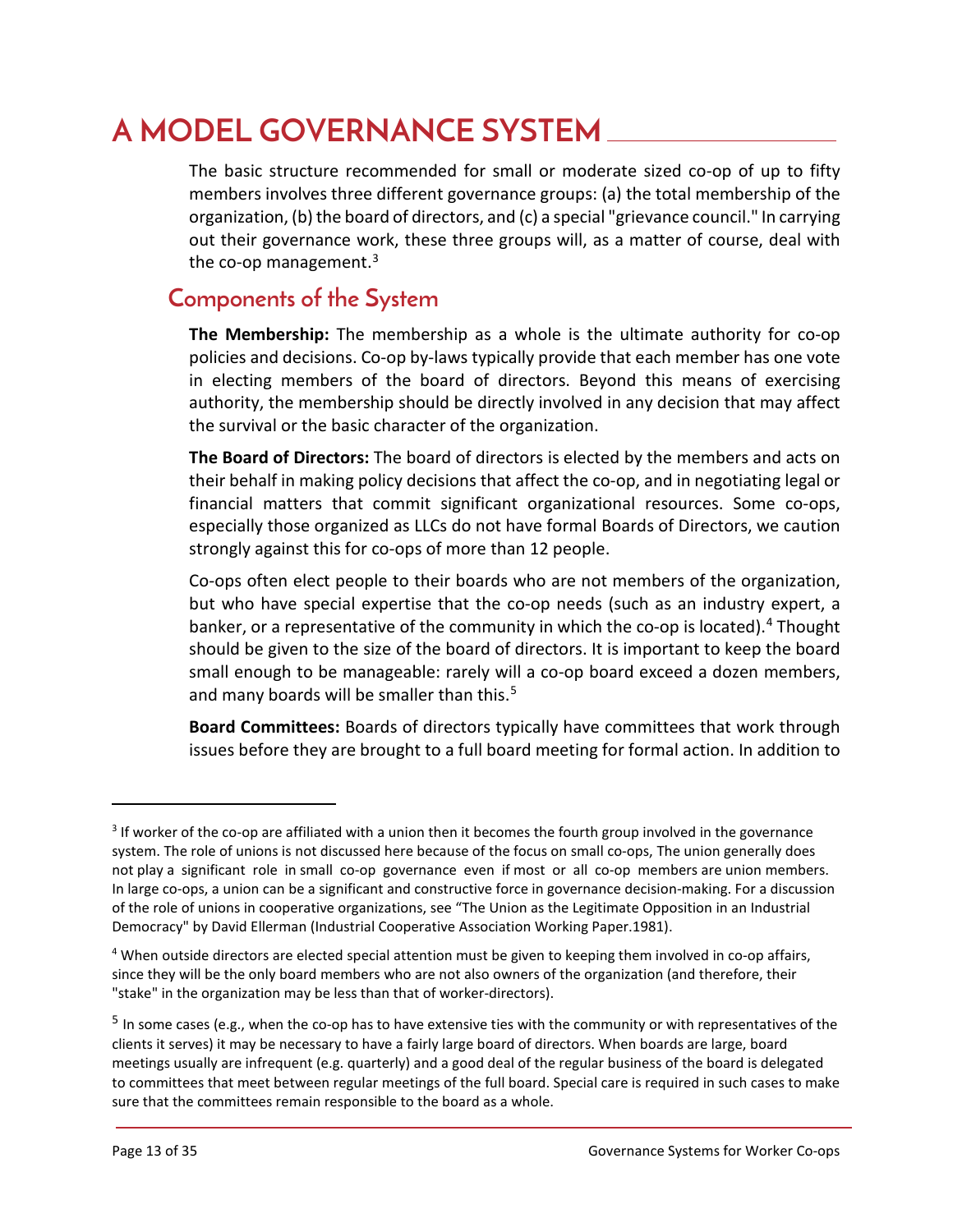increasing the efficiency of a board's functioning, a committee structure allows board members to develop special skills and interests in various aspects of the co- op's operation (e.g., its personnel policies or the management of its finances). A list of common board committees is presented in Exhibit 1. Which committees the co-op will need depends on the nature and complexity of the organization. Most small co-ops will not need all the committees listed; some will need a committee that is not listed to deal with a topic of particular significance for that organization. In thinking about board committees, it should be kept in mind that work not assigned to a committee will have to be done by the board as a whole.

We recommend that all co-op boards have a Governance Committee, and that this committee include both directors and co-op members who are not on the board. This committee can perform an important "watchdog" function by assessing the operation of the governance system, and recommending improvements when it determines that members are not as involved in making co-op policy as they should be, or that member rights are being inadequately protected.

The grievance council is responsible for protecting the rights of individual co- op members, .and for dealing with questions of perceived inequity or mistreatment that may be brought to the council by organization members. The council hears and acts on "cases" submitted to it; it may recommend new policies or procedures to the board (or seek clarification of existing policies); and it may be consulted by the board, by managers, or by regular co-op members about questions of member rights.<sup>[6](#page-14-0)</sup>

A grievance council should mirror the full diversity of the co-op membership. It should include both co-op managers and members who do not hold specific roles in the governance system. Moreover, if the co-op is diverse in gender, age, and/or race, these differences should be reflected in the council. But a grievance council should not be composed of "two of everything," since that often would result in a group too large to do its work well. Generally, a grievance council should not exceed half a dozen members. If those members are chosen by election (a common method), the election procedures must ensure that the people chosen will reflect the diversity of the membership.

<span id="page-14-0"></span> $6$  It is essential that the procedures used by members in bringing a complaint to the grievance council and how council deals with complaints, be explicit and understood by all. If these procedures do not already exist one of the first tasks should be to draft them for review by the board of directors. We recommend that assistance be sought in this undertaking because dealing fairly and promptly with emotionally charged complaints is a complex and risky business. The effectiveness of grievance procedures can effect both the credibility of the process within the organization and the vulnerability or the group to a lawsuit from disgruntled members or former members.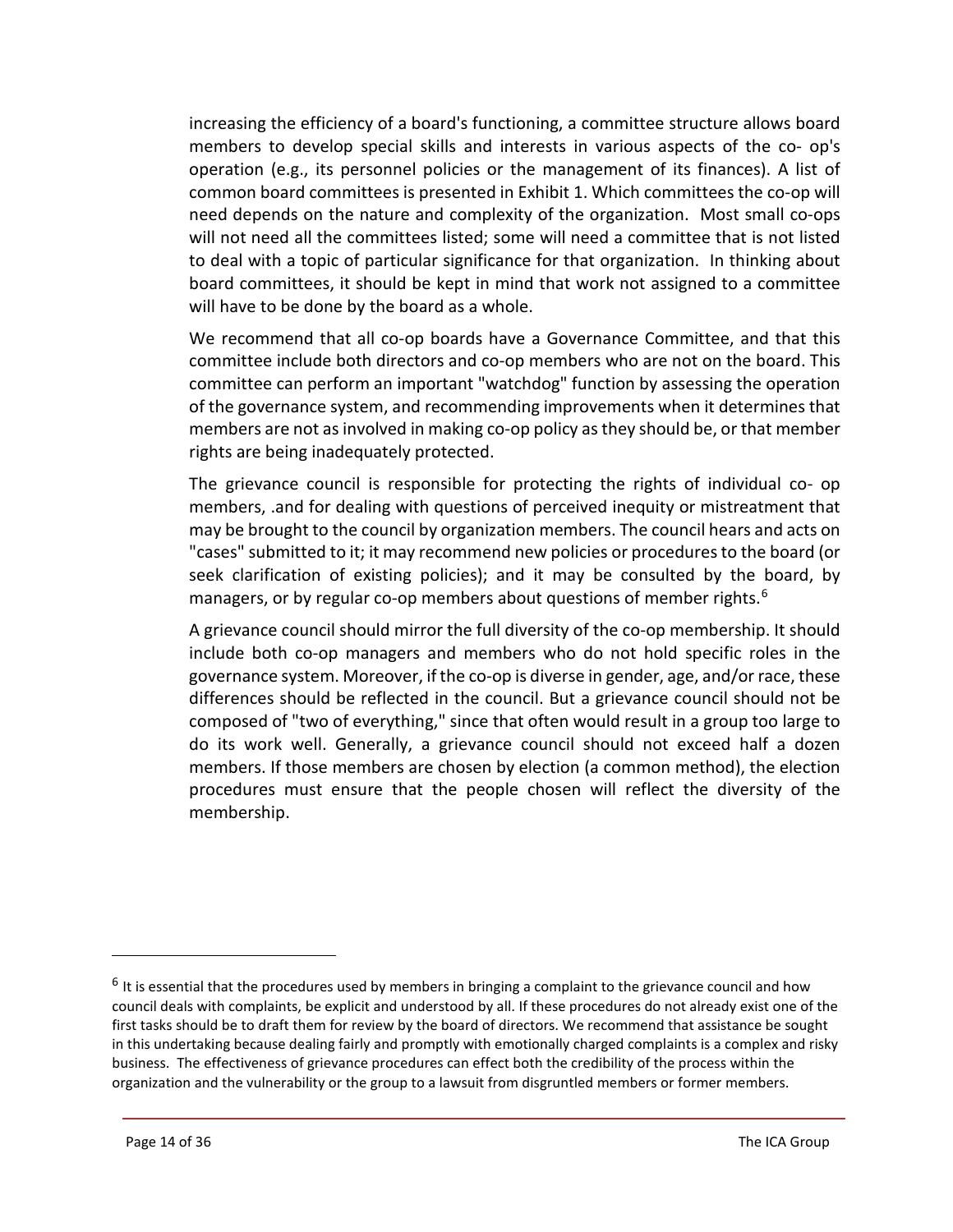

<span id="page-15-0"></span>**Figure 1: Model Governance System for a Small Worker Co-op**

*A model decision-making structure for a typical small co-op showing the decisionmaking bodies and the tests used to determine which body makes each decision*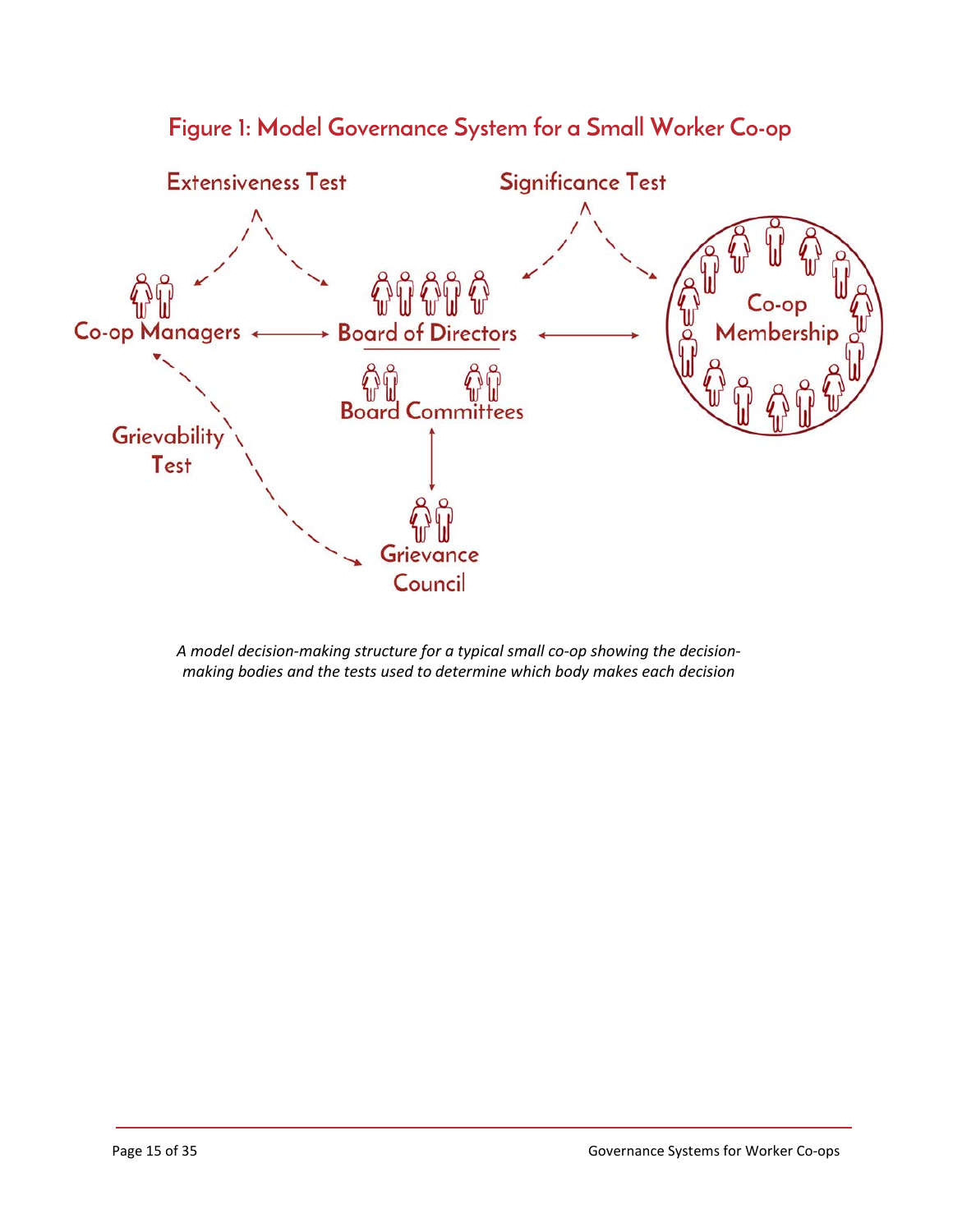# <span id="page-16-0"></span>**DECISION-MAKING RESPONSIBILITIES**

In this section, we discuss "who does what" in the governance system. How the various groups in the system relate to each other is illustrated in Figure 1.

#### **Board Responsibilities**

We have referred several times to co-op members who have "managerial roles." This is because almost all co-ops, even small ones, do delegate some managerial responsibilities to one or more members. Why? Because only an extremely welldisciplined group with excellent decision-making skills can operate efficiently and effectively as a collective all of the time. Since most co-ops do not have these characteristics (and may find continuous collective decision-making too difficult or too time consuming), authority for managing the day-to-day operations of the management system typically (and appropriately) is delegated to specific co-op members.

The first task in defining board responsibilities is to determine what issues rightfully belong to management, and what issues are policy matters-- and therefore the legitimate concern of the board of directors. Without guidelines for deciding what gets dealt with by which group, there is a real risk that managers will gradually take over the policy-making responsibilities of the board, or that the board as a whole gradually will take over the on-going management of the organization. Either state of affairs is unsatisfactory.

## <span id="page-16-1"></span>**The Extensiveness Test: Is this a matter for Management or the Board?**

In general, any issue that has extensive impact on the organization is a policy matter and should not be delegated to operating managers. An item passes this "**extensiveness test**" and is considered policy if:

- $\checkmark$  It affects a large number of co-op members, or
- $\checkmark$  It commits a substantial portion of the financial (or other) resources of the organization, or

Is this a matter that should

 $\checkmark$  It affects co-op operations, personnel, or resources over a long period of time.

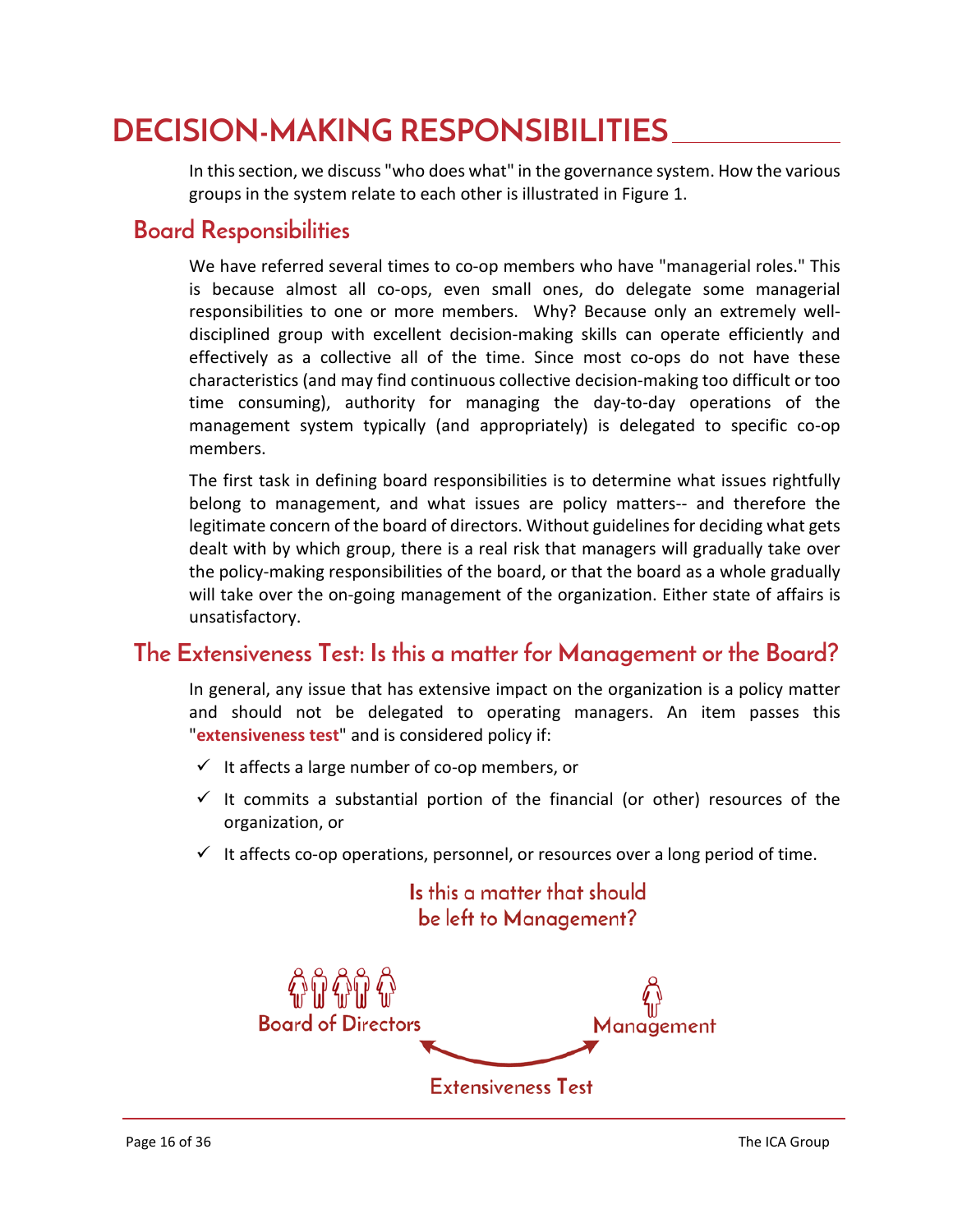Each co-op should determine for itself how many members, how many dollars, and how much time will signal that a decision or policy matter meets this three-part extensiveness test and therefore becomes the business of the board rather than that of operating management

To clarify this division of responsibilities as much as possible, each co-op should list the major issues that will be handled routinely by the board, incorporating the extensiveness test so it can be used for issues as they arise. Exhibit 2 illustrates such a list for a hypothetical co-op.

By making decisions about questions that pass this test, the board retains authority over all decisions that have an extensive effect on the organization as a whole.

#### **Membership Responsibilities.**

As noted earlier, the membership of a co-op has ultimate authority in the organization. Yet there are some important legal constraints on what a membership can do, and when it can take action.

Incorporation laws in most states give some decision-making power to shareholders in traditional firms. Shareholder votes are required, for example, to amend the articles of incorporation, to dissolve the corporation, to sell major assets, to merge with another firm, to enlarge the board, and to elect directors. These laws were written to apply to all corporations, including both cooperatives and traditional firms. For this reason, they assume that owners typically are investors who know and care little about the operations of the firm, and they restrict the participation of owners to questions about the survival of the corporation and the selection of directors.

The worker-owners of a cooperative have interests in the organization that extend far beyond questions of survival and profitability. Co-op members should care -- and usually do care --about issues such as the rate of growth of the firm, the quality of the co-op's product or service, the personnel policies of the organization, and so on. And members of a cooperative should have involvement in any decision that affects the basic character of the organization.

Fortunately, there is a legal means for co-op members to have direct influence on such matters. Corporation law states that the board of directors has legal authority to manage the firm without consulting the owners (shareholders) - unless there are specific provisions in the by-laws or articles of incorporation that reserve certain powers for the shareholders.

Thus, a co-op may write into its by-laws a requirement that the board of directors refer certain issues to the membership as a whole for final decision-making. These issues must be specified clearly in the by-laws. They should include only those that members view as exceedingly significant (so as not to require the board to call membership meetings to decide about policy after policy).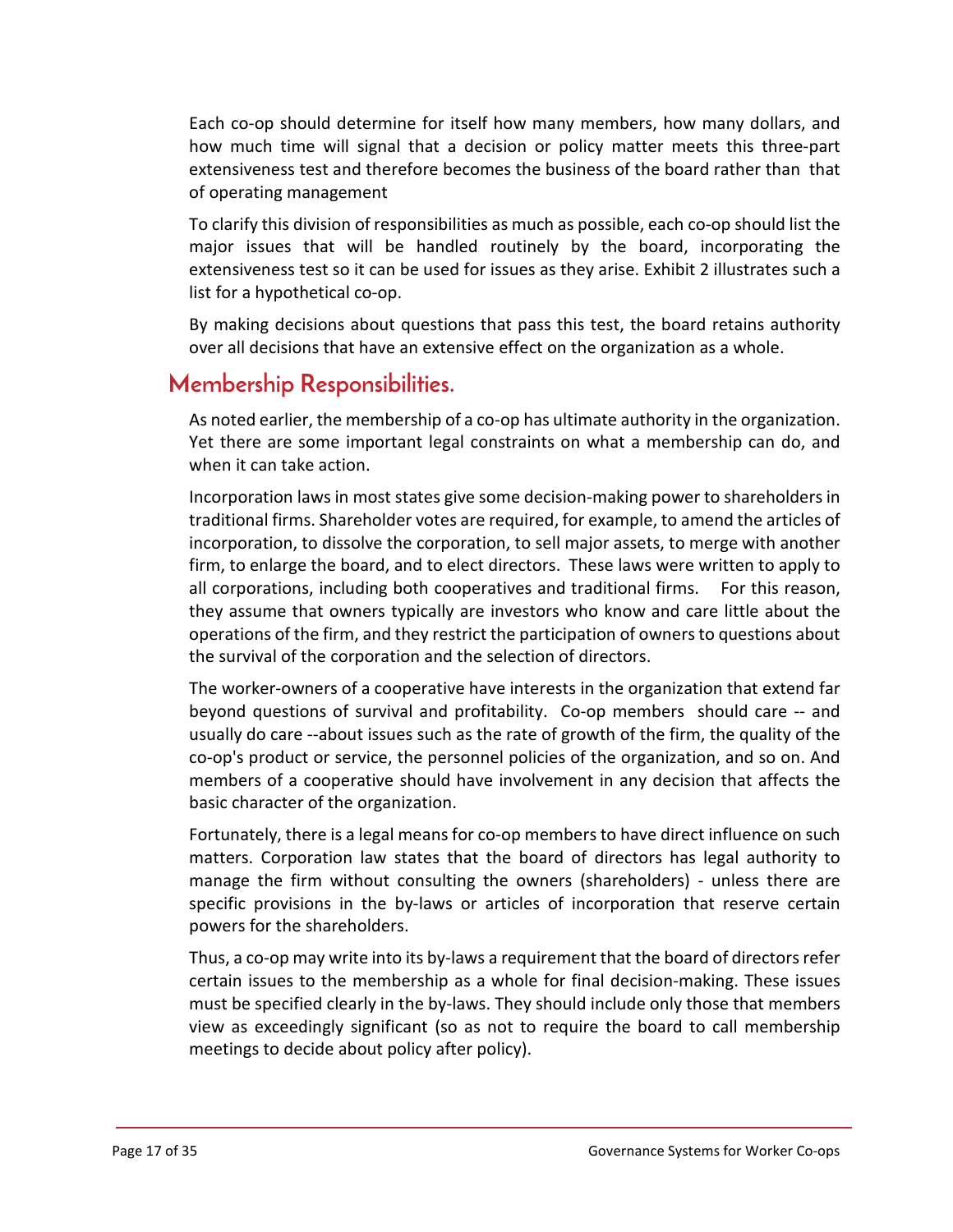## <span id="page-18-0"></span>**The Significance Test: Is it a Membership Issue or a Board Issue?**

While this plan gives the directors the right to make all policy decisions that are not explicitly assigned to the membership in the by-laws, co-op members should also have a "say" about other decisions of great significance for the organization, even if the formal decision is not theirs.

To provide for this, a co-op may require its board to refer to the membership as a whole (for review or discussion) any matter of extraordinary significance to the organization. Ordinarily, this is done only after the board has completed its own analysis of the matter, laying out likely consequences of alternative courses of action. Then the board



brings the matter to the membership (either with a recommendation for action, or to seek member views on the options being considered), and makes a final decision after hearing and considering what members have to say.

Consulting the membership is an expensive and time-consuming proposition in all but very small co-ops. For this reason, an issue should be taken to the membership only when it is truly significant. Routine policy-making is better handled by the board, which is smaller than the membership; and whose members presumably have developed some skills in analyzing and deciding about organizational policy.

Specifically, we suggest that the board consult formally with the membership as a whole only for items that pass the following "**significance test**":

#### **Does the matter affect the likely survival of the co-op?**

If a board decision has consequences for the immediate or long-term viability of the organization, the membership should be consulted. This would be the case, for example, if a significant portion of the firm's resources were to be committed to a potentially risky new venture, if a major loan to the co-op was to be sought, or if significant changes in the organization's business plan or strategy were being considered.

#### **Does the matter have to do with policies for hiring or terminating co- op members?**

The membership should be consulted regarding any change in co-op policy about the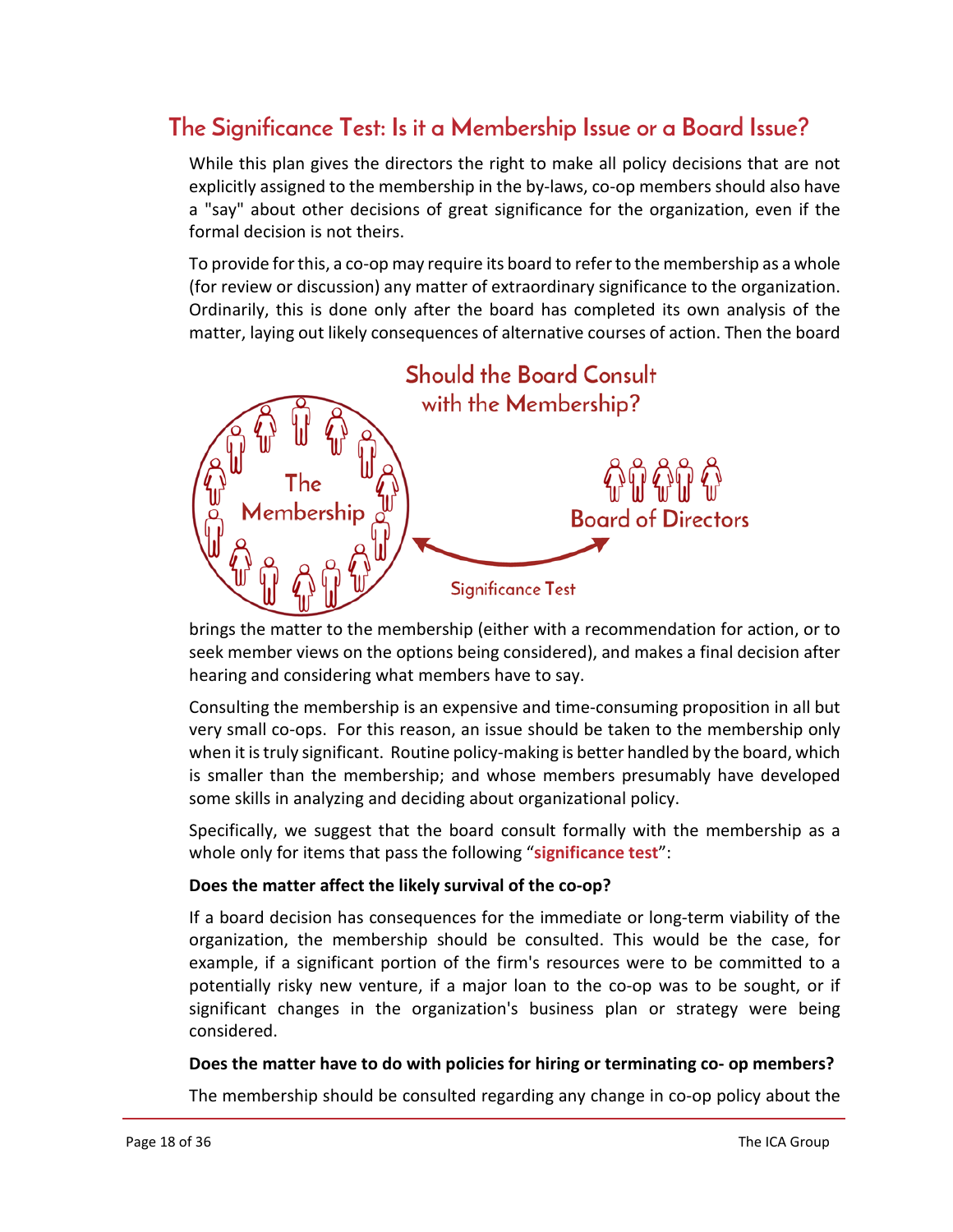conditions under which members are invited to join or asked to leave the organization. In addition, membership control of hiring and termination policies helps protect freedom of speech in the co-op, because members can make sure that the leaders of the organization do not establish policies that allow them to fire people who criticize their performance. Finally, experience has shown that co-op members care intensely about policies having to do with the hiring and firing of their colleagues -- and for this reason alone they should be consulted if the board is considering a change in those policies.

#### **Does the matter affect the basic character of the cooperative?**

If a board decision would significantly alter the kind of organization the co-op is, or what it stands for, the membership should be consulted before that decision is made final. This would be the case, for example, if a co-op founded to provide products to low-income people was considering changing its clientele to the well-to-do to improve profitability. Or consider a food store that is committed to the sale of nutritious products. If the board were considering adding lines of tobacco and convenience foods of questionable nutritional value in order to expand the clientele of the store, the matter would have to come before the membership -- because it could alter the basic character of the enterprise.

To summarize, the significance test identifies issues for which the membership must be consulted prior to decision-making by the board of directors. It provides for member involvement in policy that goes beyond that which is provided by state law or built into the by-laws of the co-op.

A summary of decisions that must be made by the membership, and those that the directors may make only after formally consulting with the membership, is provided in Exhibit 3. We strongly recommend that such a list, made specific for each co-op, be drawn up and approved by the membership. There is, inevitably, a good deal of judgment involved in deciding if a given matter is one for which the membership should be consulted. If a list using the categories provided in Exhibit 3 is available, at least there will be a shared basis for making that judgment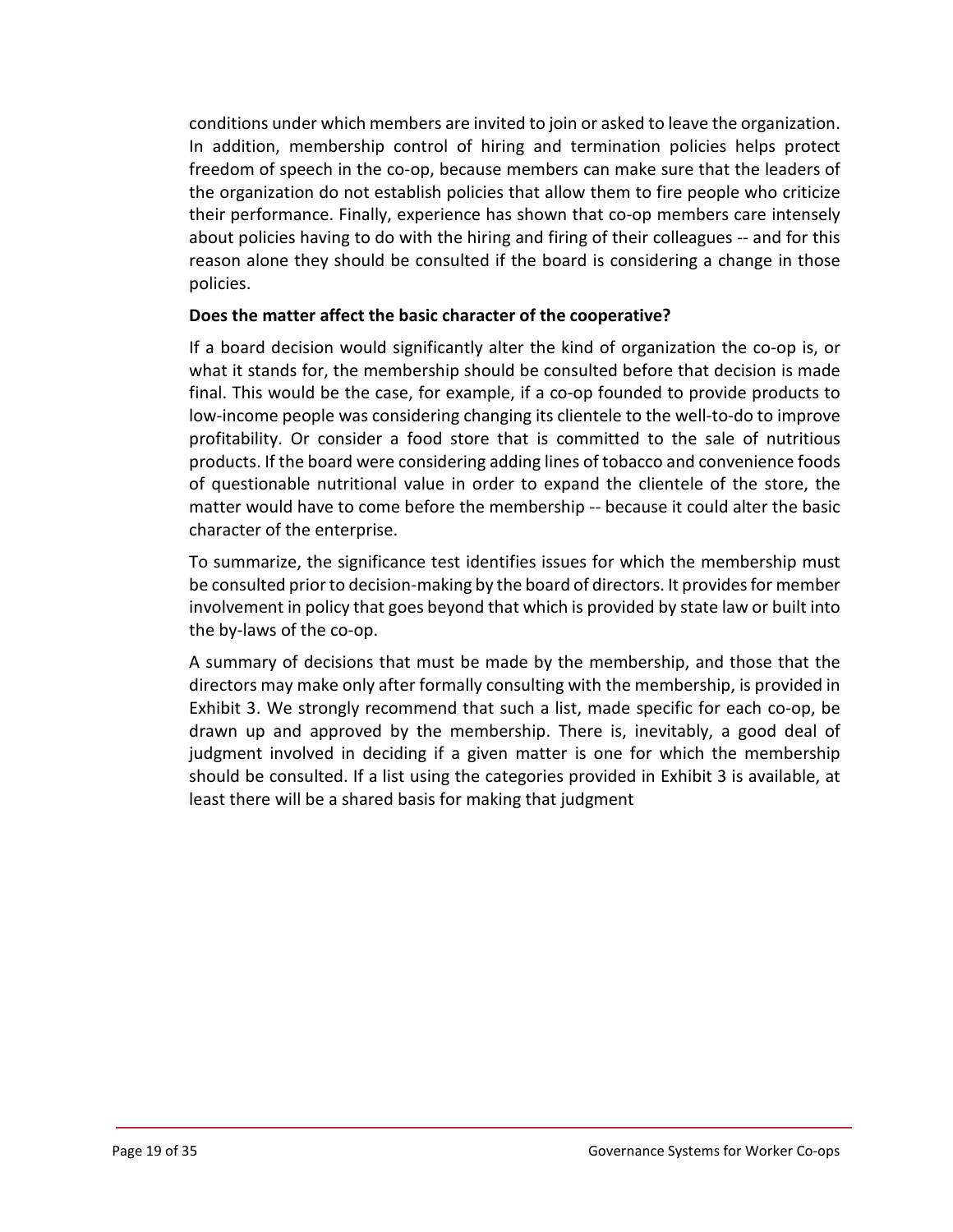## **Grievance Council Responsibilities**

The basic task of a grievance council is to deal with questions of perceived unfairness or mistreatment brought to it by individual co-op members(or by groups of members). To do this well, the council must be readily accessible to all co-op member -- which is why the Council needs a diverse mix of member, and why the mechanics of submitting a grievance should be stated clearly in writing.

A grievance council should not serve as a "catch-all" group, to which one can pass any and all difficult or emotionally-charged problems. Unless there are limits on what the council handles, the quality of the decisions made by the council may suffer because of an overload of work, or the council may slip inappropriately into policy-making activities (i.e., by establishing precedents that have the clout of policy).



#### <span id="page-20-0"></span>**The Grievability Test: Is this a matter for the Grievance Committee?**

To guard against these risks, we recommend that a grievance council deal only with issues that meet two conditions. First, a person involved with a complaint should try to resolve the matter directly with the other person(s) involved, before bringing it to the council. If, for example, someone feels mistreated by a manager, the person should speak to the manager directly, or perhaps seek assistance from another member who might be able to help get the difficulty resolved at its source. A grievance council should go to work on a problem only after its members are convinced that reasonable attempts to resolve the matter directly have failed. And second, the kinds of grievances considered by the council should be restricted. Specifically, we recommend that the council only consider grievances that pass the following "**grievability test**":

#### **Does the complaint involve a violation of existing organizational policy?**

If there is a policy covering a situation, but that policy is not followed (or not applied fairly), then the matter falls within the domain of the grievance committee. A co-op may, for example, have a policy prohibiting discrimination on the basis of race, gender or age. If a member feels he or she has been discriminated against for one of these reasons, then (assuming direct attempts to deal with the matter have failed) a grievance council should become involved.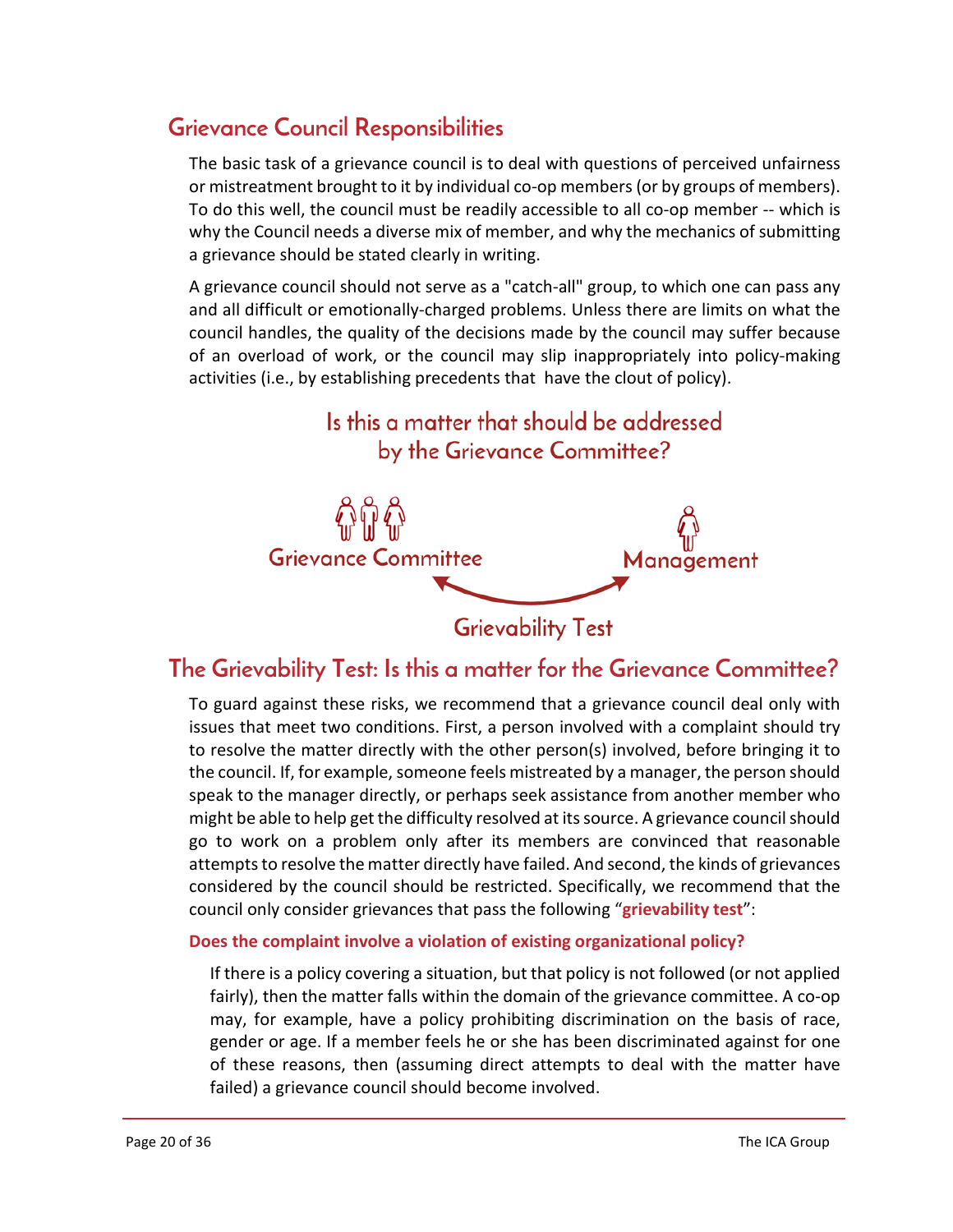#### **Does the complaint deal with a situation for which there is no applicable policy?**

If someone feels mistreated and no relevant policy exists (e.g. a member complains that she was not paid fairly for working an entire week of her vacation -- but the organization has no policy about pay for time worked voluntarily during a scheduled vacation) then the matter falls within the domain of a grievance council. In dealing with the specific instance, the council might well develop some ideas for such cases in the future, and pass those ideas onto the board of directors for further consideration and possible adoption.

#### **Does the complaint question the fairness of an existing policy?**

In this case, there is a policy covering the matter in question, the policy has been followed, but someone claims that they have been harmed because the policy itself is unfair. Consider the following situation: There is a policy allowing members two days off a year with pay for personal business. A member requests a day off with pay late to attend their mother's funeral. The request is denied, because they have used their two personal days. They appeal to higher management, arguing that the death of one's mother is a special case, and offers to 'borrow" a personal day from his next year's allocation. The appeal also is denied, on the grounds that the policy is clear and must be followed. After the funeral, the employee bring his complaint to the grievance council, claiming that the existing policy is unfair. While the council does not alter the existing policy, it could review the policy and decide whether to make a recommendation to the board that it be changed.

In summary, the grievance council should deal only with complaints (a) for which direct attempts to solve the problems have been tried, but have not worked, and (b) that also meet one of the three conditions listed immediately above. If a complaint does not pass this "grievability test," it should be handled on a routine basis by co-op management (see Figure 1).

A grievance council typically has full authority to deal with complaints that involve violations of existing policy. It is the "court of last resort" within the organization and it may order corrective action (such as reinstatement or termination of a member, or compensation of a member found to have been underpaid) when appropriate.[7](#page-21-0)

The council also has responsibility for drafting policy to cover grievances for which no applicable policy exists, and for proposing changes in existing policies to make them fairer or more feasible for the organization to use. And the board of directors may actively seek the advice of the grievance council about policies it is considering that deal with members rights. But decision-making about policy changes is not the business of a grievance council.

<span id="page-21-0"></span> $<sup>7</sup>$  Each co-op will have to decide whether or not it wishes to give the council authority to terminate an employee</sup> for significant violation of co-op policy and whether or not it wishes to place an upper limit on the amount of cash awards the council can male on its own authority. The co-op may wish to reserve decisions about termination or large cash awards for board action. Larger co-ops may also consider using third part arbitration.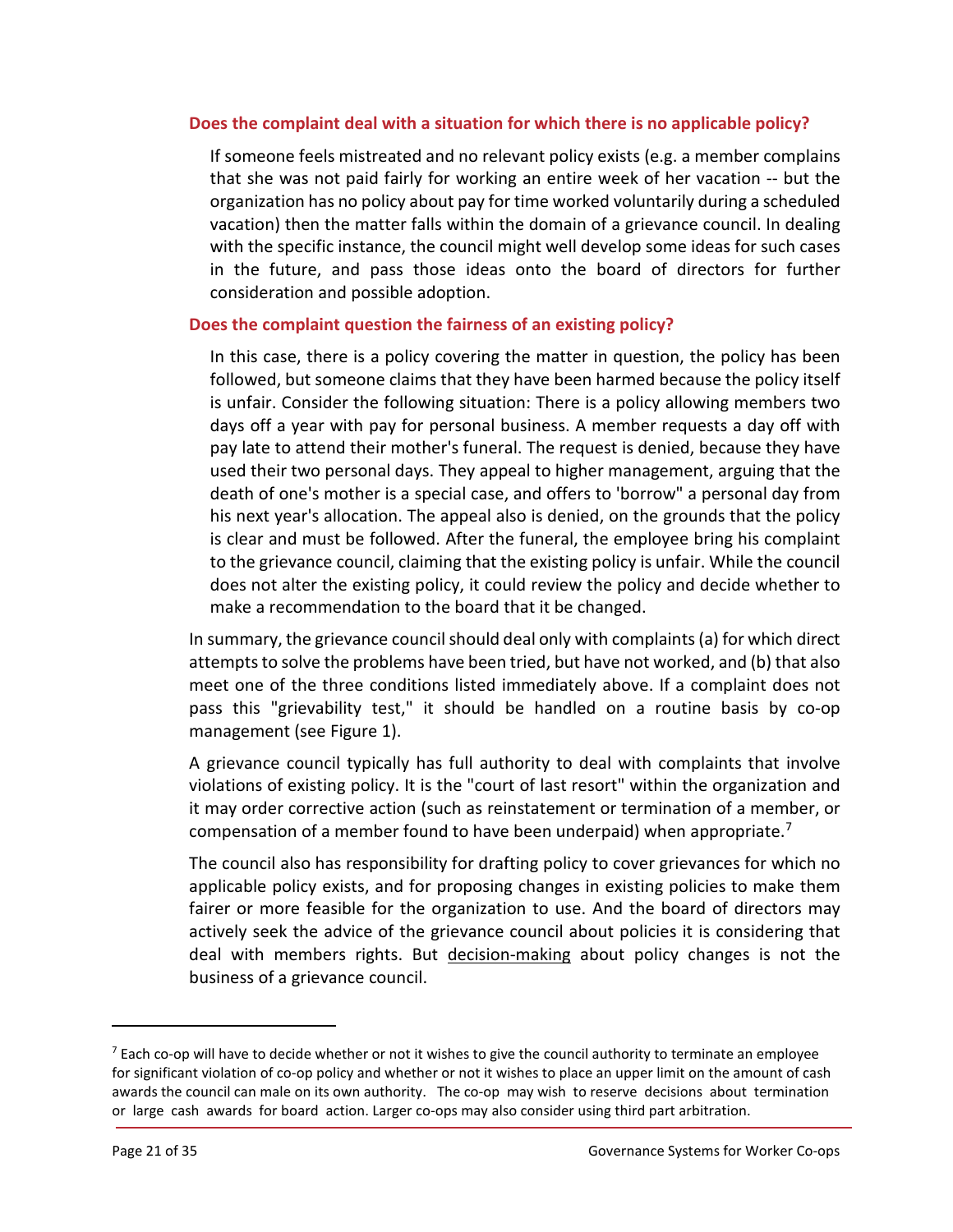# <span id="page-22-0"></span>**COMMUNICATION**

For co-op members to perform their governance duties well, they must have timely and clear information about what is going on. This requires continuous communication between groups in the governance system, between governance groups and management, and between governance groups and the membership of the organization. If, for example, the board is to establish policies that are responsive to the needs of management and the wishes of co-op members, it needs to hear from these groups; and members need to know what issues are being considered by the board so they can make their own views known. Moreover, they must be wellinformed about key board decisions and about the overall performance of the cooperative, so they can make wise decisions in board elections.

The key to successful communication in a democratic business is to summarize critical information and share it widely -- and to make more detailed information available to those who are especially interested in having it. Many co-ops err in one direction or the other, either providing members with too little information or so overwhelming them with details that they "tune out" of the decision making process. Both mistakes can result in decision-making by people who are inadequately informed about the issues being considered.

We suggest that three communication devices be used on a regular basis to ensure that sufficient information is exchanged among groups and individuals in a co-op:

#### **Regular organization-wide meetings.**

A regular membership meeting can be a core source of information in a small co-op, although in a firm with more than 15 members, this may not be feasible. At these meetings, management and the board report on important developments in the previous period, inform members about issues coming up for consideration, and consult with the membership about actions being contemplated that pass the "significance test". At these meetings, in addition to fulfilling their governance review responsibilities, members respond to their leaders' presentations and raise issues for subsequent consideration by the membership, the board, or management.<sup>[8](#page-22-1)</sup>

#### **An information file.**

The information file augments and supports membership meetings. The file should include the business plan, grievance council procedures, meetings minutes and other reference materials. Members should be able to examine documents at their leisure and do research on policies that affect or interest them.

<span id="page-22-1"></span><sup>&</sup>lt;sup>8</sup> Note that these meetings are in addition to the annual meeting of the membership. While employees who are not formal members of the co-op are legally prohibited from voting at the official annual meeting; the participation of all is invited at the regular meetings.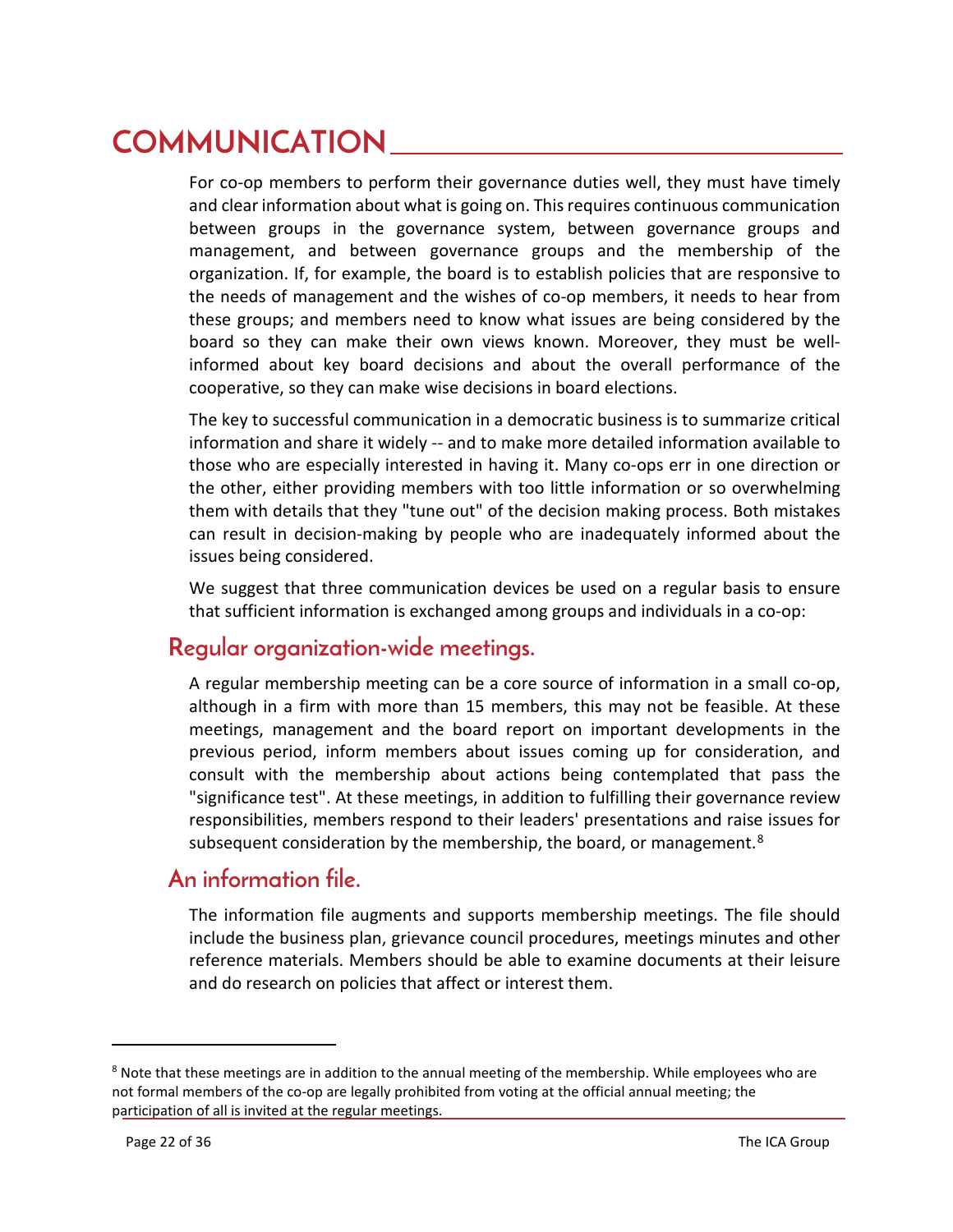#### **Between-meeting communication throughout the organization.**

The board, its committees, and the grievance council each must stop and think, at the end of each meeting, what they need to communicate to other groups in the organization. This will help keep the activities of the various governance groups coordinated with each other and with management. Equally important is some method of keeping co-op members up-to-date regarding matters being considered by various governance groups. If all co-op members work in the same office, a bulletin board can be used. Otherwise, announcements, requests for information, copies of proposals to be considered at the next meeting, and so on, can be distributed directly to the individuals via email, or with paychecks.

Clear and timely communication of governance information and business results (which are the basis for many governance decisions) is not a luxury in a co-op. In order for people to fulfill their responsibilities as members, directors, and committee members, they need the right information at the right time. A good governance system identifies communication needs, stipulates basic communication channels, and includes communication as part of the regular work of different people and groups in the system.

#### **Democratic Governance Versus Democratic Management**

While the governance system *outlines* the formal structures of how communication needs to happen, it is the management systems that really drive the democratic practices the best co-ops employ. While beyond the scope of this report, it is worth noting the key elements of an effective democratic management system.

For ownership to be a motivational force, the link between an individual's actions and the company's performance must be clearly understood. There are four factors necessary to create a true ownership culture: communication & education, which are both cognitive in nature, and participation & rewards, which are structural in nature.<sup>[9](#page-23-0)</sup>

**Communication** is central to creating an ownership culture. Members need regular updates on both the departmental level performance and the performance of the company overall. Information needs to be treated as a resource to be shared, rather than doled out on a need to know basis. This allows facts to replace rumors and misunderstandings.

**Education** is necessary so members truly understand the nature of the information that is being communicated. Members must understand both the structure of the business and their role within it, but also have the business literacy to assist in improving performance. Ongoing skills training allows staff to continually improve their performance, and leadership and supervisory development training ensures that

<span id="page-23-0"></span><sup>9</sup> This outline of keys to democratic management is based upon the article "Building Long-Term Value: Developing a High-Performance Ownership Culture," by Virginia Vanderslice and Alexander Moss of the Praxis Consulting Group. http://www.praxiscg.com/sites/praxiscg.com/files/Building\_longterm\_value.pdf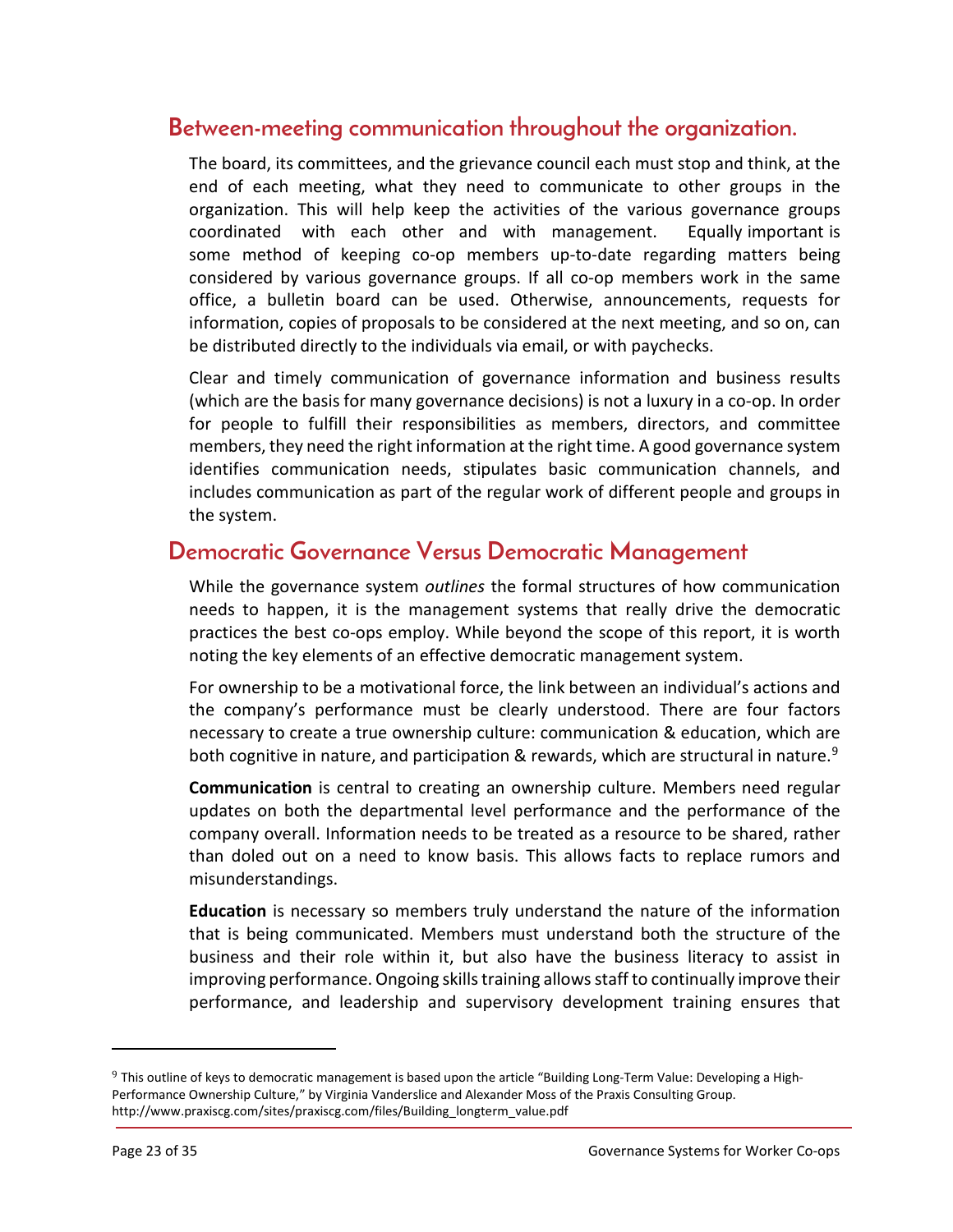leadership occurs at every level of the organization. While classroom type trainings are helpful, trainings at the point of need are of equal if not greater importance.

**Participation** serves two main purposes, first it fits within the member's expectation of having a say in how things operate as owners, but it also generates a higher level of productivity and profitability for the business. Through participation, members take their skills and knowledge to actually improve performance – sharing knowledge is only as helpful as the firm's ability to turn that information into actionable tasks. People have to want to participate – Some forms of participation are informal, asking employees for feedback on a regular basis. This requires supervisory staff to have a participatory mindset, when faced with a challenge, managers must as a matter of course consider who will be impacted and actively consider the following questions:

- $\checkmark$  Who is likely to have knowledge about some aspect of the issue?
- $\checkmark$  Who will have to implement any part of whatever decision is made?
- $\checkmark$  Who will be affected by it?
- $\checkmark$  Who will be held accountable for the effectiveness of this decision?
- $\checkmark$  How quickly must the decision really be made?

This can present significant challenges for many supervisors and support systems to encourage and train people in this type of thinking is a necessary component of an effective engagement strategy.

**Rewards** are essential to align day to day employee behavior with increasing the long term value of the firm. Therefore, in addition to long term benefits such as accruing equity in the cooperative, it is necessary to develop short term incentives that immediately and tangibly reward staff for behavior that contributes to the long term success of the cooperative. This can take the form of cash bonuses based on performance measures (although the closer the payout is to the behavior the more likely staff will see the connection), or patronage dividends.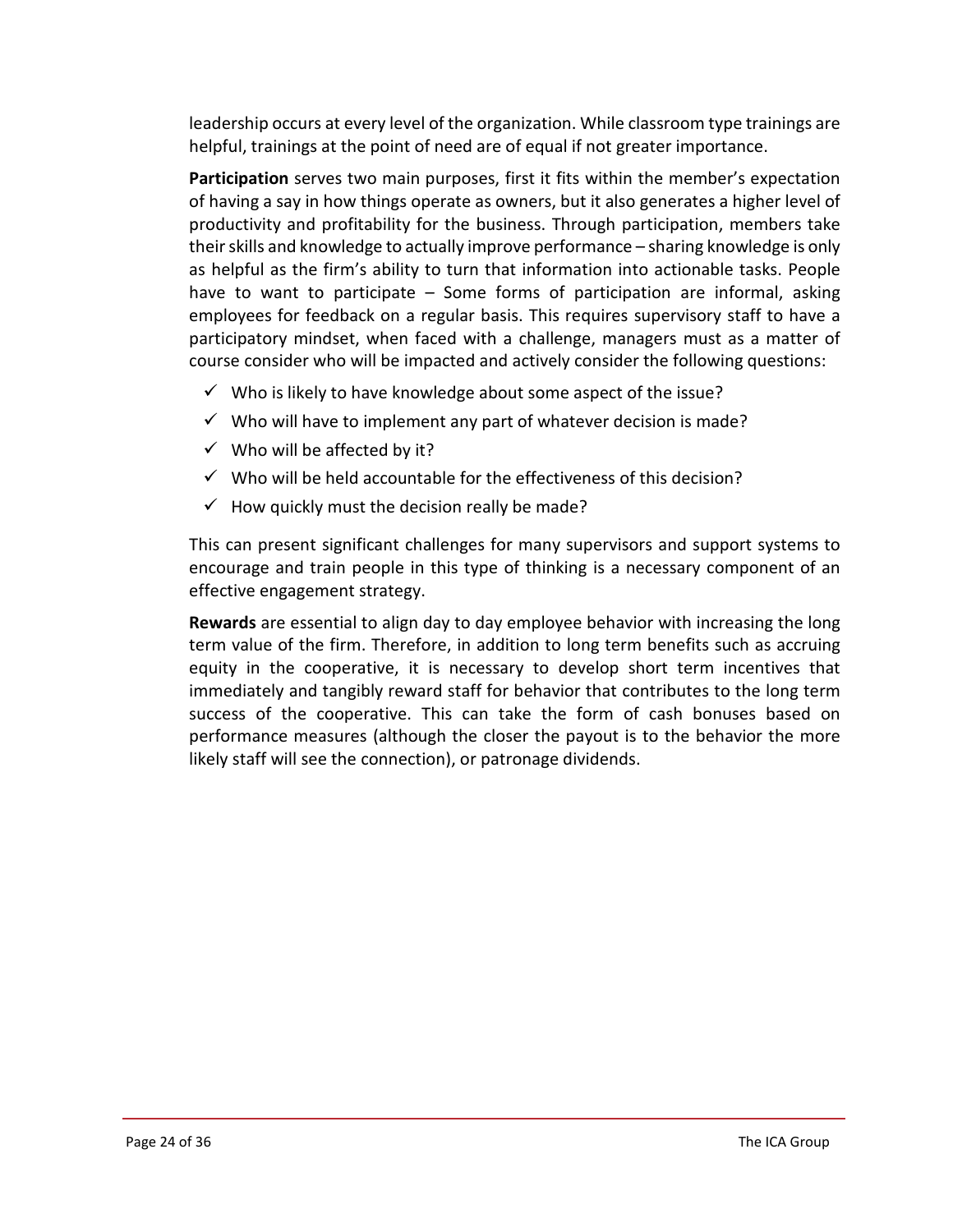# <span id="page-25-0"></span>**ADAPTIONS TO THE BASIC MODEL**

What we have presented above is a model that may be useful to small co-ops as a starting point for developing their own governance systems. In each application, it will be necessary to add, subtract, or modify features of the model system to meet the special needs of the cooperative that will use it

Larger changes will be required for very small co-ops (i.e. of less than a dozen members) and for larger co-ops (i.e. of fifty or more members). In general, simpler structures can be used in small co-ops (where more complex designs would introduce redundancies and inefficiencies). In larger co-ops, more elaborate and structured systems often are required.

## <span id="page-25-1"></span>**Smaller Co-ops**

A simple governance structure that might be appropriate for a co-op of less than a dozen members is shown in Figure 2. Only two groups are involved in the operation of this system: the board of the organization (which includes its entire membership) and co-op management (i.e. those individuals with special responsibility for structuring or overseeing the productive work of the organization).<sup>[10](#page-25-3)</sup>

Note that the separate grievance council proposed in the model system discussed earlier (and shown in Figure 1) is not present in Figure 2. In smaller co-ops, grievance questions can be handled more efficiently by a standing committee of the board.

## <span id="page-25-2"></span>**Figure 2: Model Governance System for a Smaller Co-op**



*A model decision-making structure for a very small co-op (12 or fewer members all who serve on the board) showing the decision-making bodies and the tests used to determine where decision are made.*

<span id="page-25-3"></span> $10$  Indeed, in a very small co-op, it may be that no one has a special managerial role, in which case the board, the management, and the membership will overlap completely. We deal here only with co-ops in which some members do have special managerial roles.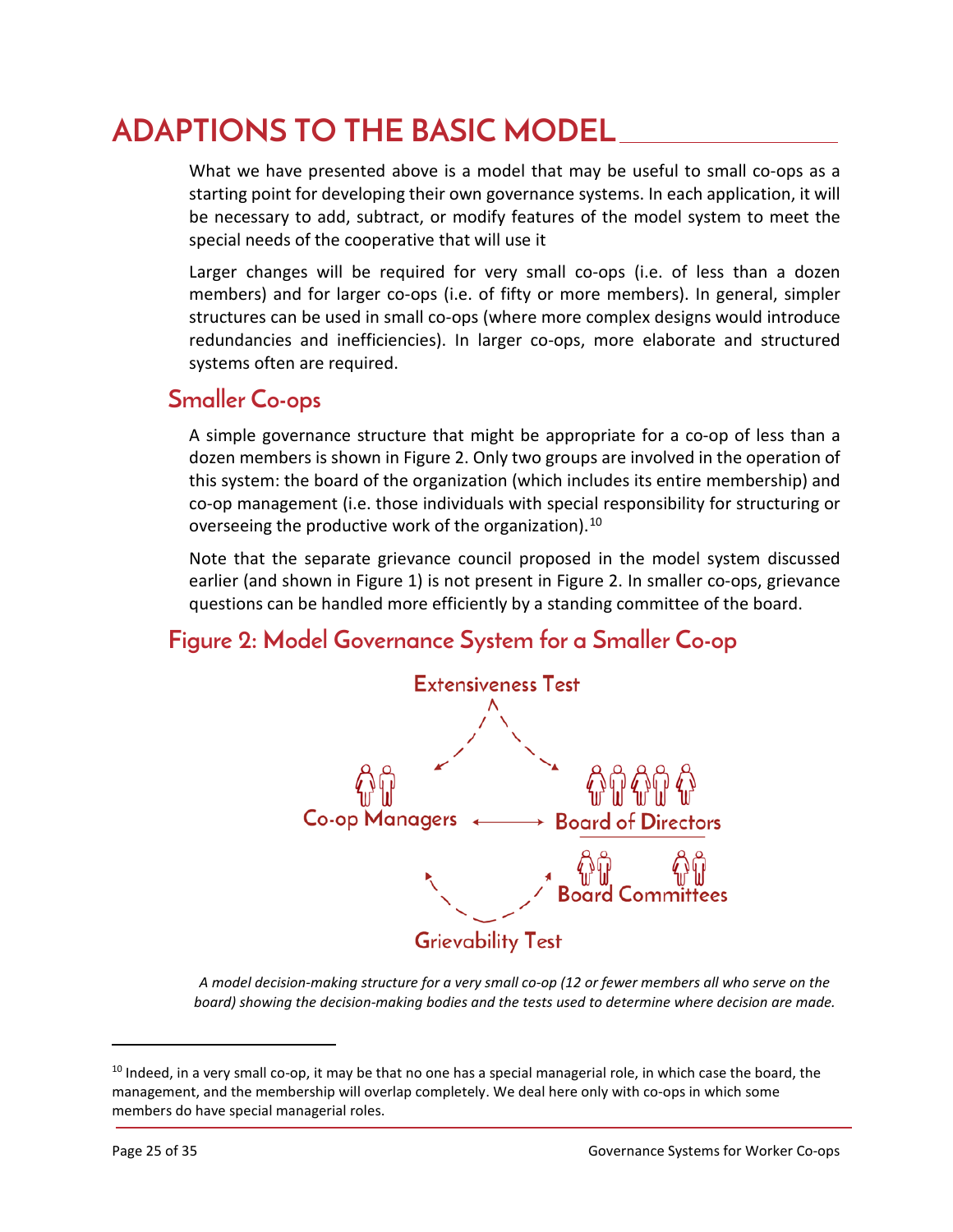The simple system illustrated in Figure 2 for small co-ops is not difficult to operate, and its communication requirements are minimal. The board is, after all, 'Just us" -- the membership. Yet even this simple governance system requires:

- $\checkmark$  That members take the trouble to have special board meetings to address governance matters,
- $\checkmark$  That an appropriate committee structure be created and items be routinely referred to committees for discussion and recommendation prior to full review by the board, and
- $\checkmark$  That the "extensiveness test" described earlier be used to determine what is legitimate board business -- and what is more appropriately handled by operating managers.

While there are some important advantages in being a small co-op (among them the capability of handling many matters informally as the work of the organization goes on), there also is a real risk that a small co-op will be so unstructured and informal in style that important policy matters never get the attention they need. Using a simple governance system as the one outlined in Figure 2 can help reduce that risk.

#### <span id="page-26-0"></span>**Larger Co-Ops**

The decision-making structure for larger co-ops (i.e. those with more than 50 members) is basically the same as the general model illustrated in Figure 1. The roles of the membership, the board of directors, the grievance council, and the operating management are the same as before; and the extensiveness, significance and grievability tests are used to route issues to the appropriate governance group.

However, in larger co-ops with more complex businesses, both managers and directors are likely to develop more specialized duties and become less accessible to the membership as a whole. Similarly, non-management members may become more specialized and involved in their own work -- and less likely to deal with members outside their own unit in their day-to-day activities.

When this begins to happen, the governance system should be bolstered to make sure the members continue to be able to exercise their rights and responsibilities as owners. Specifically, larger co-ops may need structures and mechanisms to: (a) encourage continued high levels of communication and member involvement, (b) protect against erosion of the right to free speech in the cooperative, and (c) ensure that grievance mechanisms remain accessible to all members.

#### **Encouraging involvement and communication.**

There are at least two devices for accomplishing these objectives. First, board committees can be expanded to include members who are not themselves directors. These additional committee members would be responsible for bringing members' concerns to the attention of the committees on which they serve and for soliciting the reactions of the other members to issues being considered by the committee. This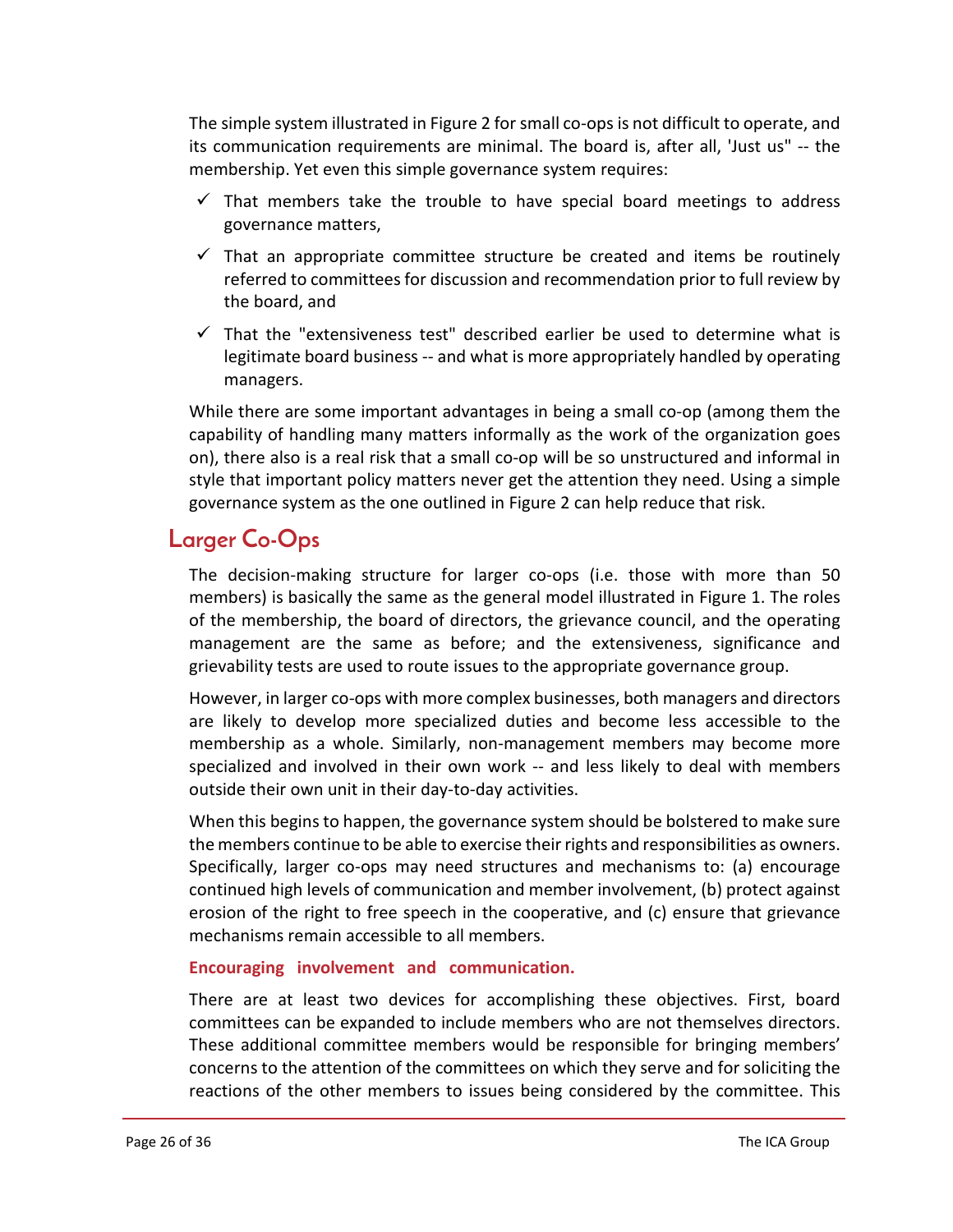device increases two-way communication between the board and the membership without adding more governance bodies or increasing the complexity of the governance structure (that is, the structure is exactly as shown in Figure 1, but with non-directors also sitting on the board committees). Care must be taken, however, that the board committees do not get so large that their effectiveness declines. Generally, a committee should not be larger than seven or eight persons.

A second way to increase communication and involvement is to create "advisory councils" to assist the board in dealing with policy questions of continuing concern to the organization. These groups might parallel the board committees; or they might be formed on a "functional" basis (i.e. one council for each operating department or division of the co-op). Which type of advisory council will be most appropriate depends both on the kinds of issues that are most important to the co-op and on the preferences of the members.

An advantage of advisory councils is that they can increase the number of people who are involved in governance. Moreover, they expand the opportunities for communication and consultation about governance matters throughout the organization. However, they do add yet another set of groups to the governance system -- and time and resources are needed to keep them functioning well.

Which of the two mechanisms for expanding involvement in governance in larger coops will be better for a particular co-op? Should a co-op choose expanded board committees, or would advisory board councils work better? There is no one answer to this question. It depends both on the kinds of policy questions that a particularly co-op faces and on how much increased involvement and communication are needed. In general, however, the larger the co-op, the more likely it is that advisory councils will be the more appropriate device.

#### **Protecting free speech**

One natural outcome of increased size and complexity is a tendency for an organization to become more and more dominated by a few leaders at the top. These leaders' interest in maintaining their positions of power can tempt them to withhold information that might reflect negatively on their performance, or to actively discourage members from disagreeing with their ideas. To make sure that dissenting views continue to be heard and discussed in a larger co-op, and to increase the chances that members will receive good answers to sensitive questions, the co-op may want to take special steps to safeguard open debate.

An electronic or paper newsletter that is not controlled by the leadership of the co- op is one good way to do this. The editors of such a paper can encourage open exchanges of views on controversial issues, and through the "free press" members can express (and seek support for) differing viewpoints just as they do on an informal basis in a smaller cooperative.

Similarly, it may be appropriate for the membership meetings of a larger co-op to be organized and led by an independent, elected chairperson, rather than by an officer or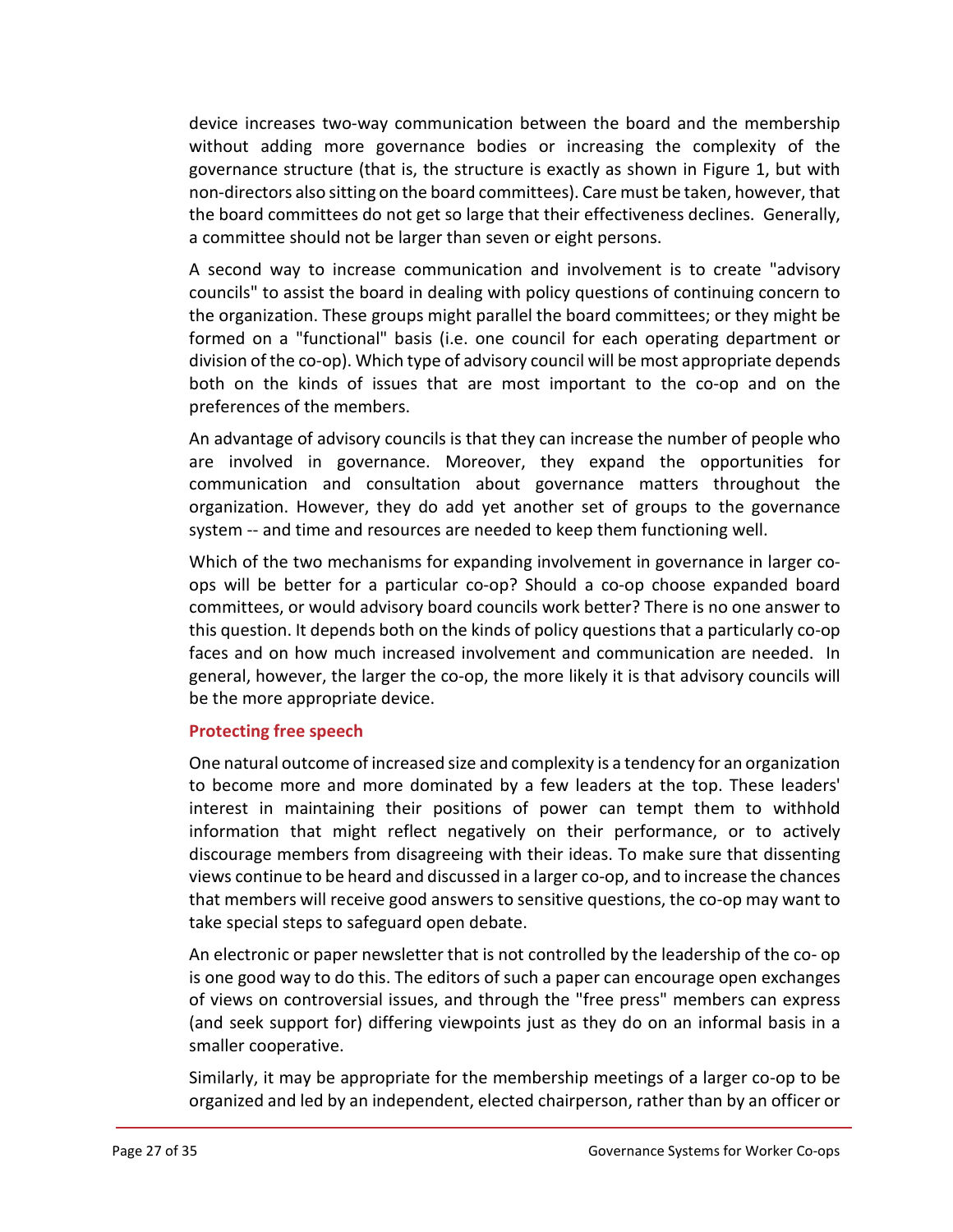a manager of the organization. The chair can make sure that there is ample opportunity in the meeting for members to raise issues and pose questions that the managers of the co-op might prefer to side-step.

#### **Keeping grievance procedures accessible**

It sometimes is necessary in larger co-ops to provide special assistance to· members in using the grievance procedure. As a co-op grows, grievance policies and procedures are likely to become somewhat complex. Members may be "put off' by the system or feel intimidated by it. Therefore to keep the system accessible, it may be necessary to train some volunteers from the membership to act as advocates for members who have grievances or complaints. These advocates, who are akin to shop stewards in a unionized organization, help members assess the legitimacy of their grievances (although they cannot keep a member from pressing a complaint, even if the advocate disagrees with it); they assist members in presenting their cases to management and (if needed) to the grievance committee; and in some cases they may even present members' cases for them.

An advocate system can open the grievance process to members who feel that they do not have the skill to use the grievance system successfully. Further, the advocates would provide some social support to aggrieved members. Sometimes the availability of a supportive colleague can make the bureaucratic procedures of a large organization a bit less intimidating. On the other hand, the trained advocates may become a power center in the organization -- perhaps even stirring up grievance business so they can use them: new skills, or promoting a "we versus they" mentality in the organization to gain additional power and prominence. Moreover, reliance on advocates to process grievances can lessen the need for individual co-op members to speak their own minds and claim their own rights -behaviors that are valued in most worker cooperatives. So the decision to introduce an advocate system in a larger co-op should not be taken lightly. It should, instead, be arrived at only after a careful analysis of both the risks and benefits of the role for individual co-op members and for the overall organization.

Determining the right time to add governance structures. It is impossible to specify at exactly what size a co-op will need to bolster its governance system with the kinds of devices suggested above. The need for such structures will depend on how fast the coop is growing, the amount of contact the members have with people in other parts of the organization, the management style of co-op leaders, and other factors.

Some of the structures we have suggested (such as expanded board committees and elected chairpersons for membership meetings) can be instituted easily and effectively in a co-op of twenty-five members as a preventative measure. The other suggested structures, however, can be more costly. Advisory groups can make co-op decisionmaking more complicated. A newsletter costs money and can take a good deal of time to produce. And, as stated above, an advocate system has risks as well as benefits for a cooperative organization. Rather than institute these latter devices 'just in case," the governance committee might be better advised to stay alert for signs that they're needed, and to install them only when a demonstrable need for them does appear.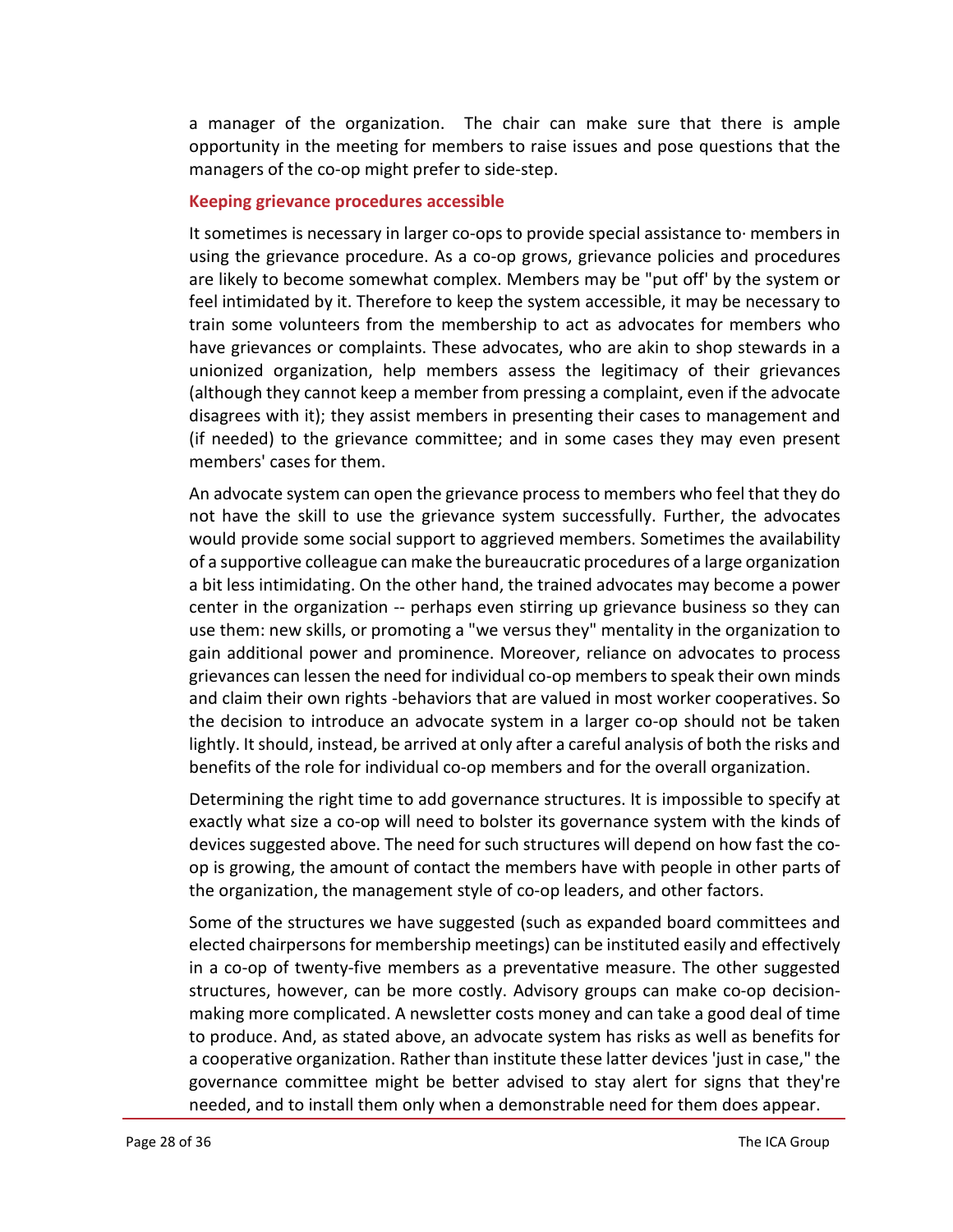# <span id="page-29-0"></span>**MANAGING GOVERNANCE SYSTEMS**

In the preceding pages, we have dealt mainly with the design of governance systems for small co-ops. We have pointed out some of the structures that are needed in such systems, and we have suggested ways that these structures might be adapted for coops that are especially small or especially large. Throughout, we have avoided giving hard and fast rules, emphasizing instead the need to adapt governance systems to the particular requirements and challenges of specific cooperatives.

We turn now to the actual management of a governance system - getting it installed and helping it work the way it is supposed to after it has been put in place. Here we offer a number of guidelines to keep in mind in installing, managing, and fine-tuning a small co-op governance system.

## **Specify only the basics up front.**

The temptation, in setting up a governance system (or any organizational system, for that matter), is to try to anticipate everything that might come up once the system is in operation. That is a mistake. For one thing, one can never anticipate ahead of time what the most pressing issues will be, and what kinds of mechanisms may be needed to deal with each and every one of them. For another, it is a healthy sign (not a sign of incompetence) to leave room for a system to evolve over time - and to provide the people who will be using the system some opportunities to influence its structure as they get to know it. So make sure the basic features of the governance system are well thought through and firmly established. Check to ensure that the system is simple, accessible to members, and powerful. And then step back and let the system develop its own unique features and way of operating within the basic structure that its designers have established.

#### **Tune your system to the expertise of the people who will operate it.**

Co-op members' experience with governance work varies widely. In some co-ops, there are plenty of "pros," members who have rich and varied experience in the management of democratic organizations; in others, most members will be involved in the governance of an organization for the first time in their work lives. If the people who will be responsible for the governance system are relatively inexperienced, the system should be simpler, and at first emphasize communication and consultation. Often designers of governance systems put in place "ideal" systems that require more experience and expertise than co-op members actually have.

If a simpler system that involves relatively little direct decision-making is installed, then it is important to be ready to "crank up" the system as members become more experienced in governance activities and knowledgeable about organizational issues. A system that may be fine for start-up may not provide members the opportunities they need (and that they may demand) later, when their interest in being involved in the organizational decision-making has grown.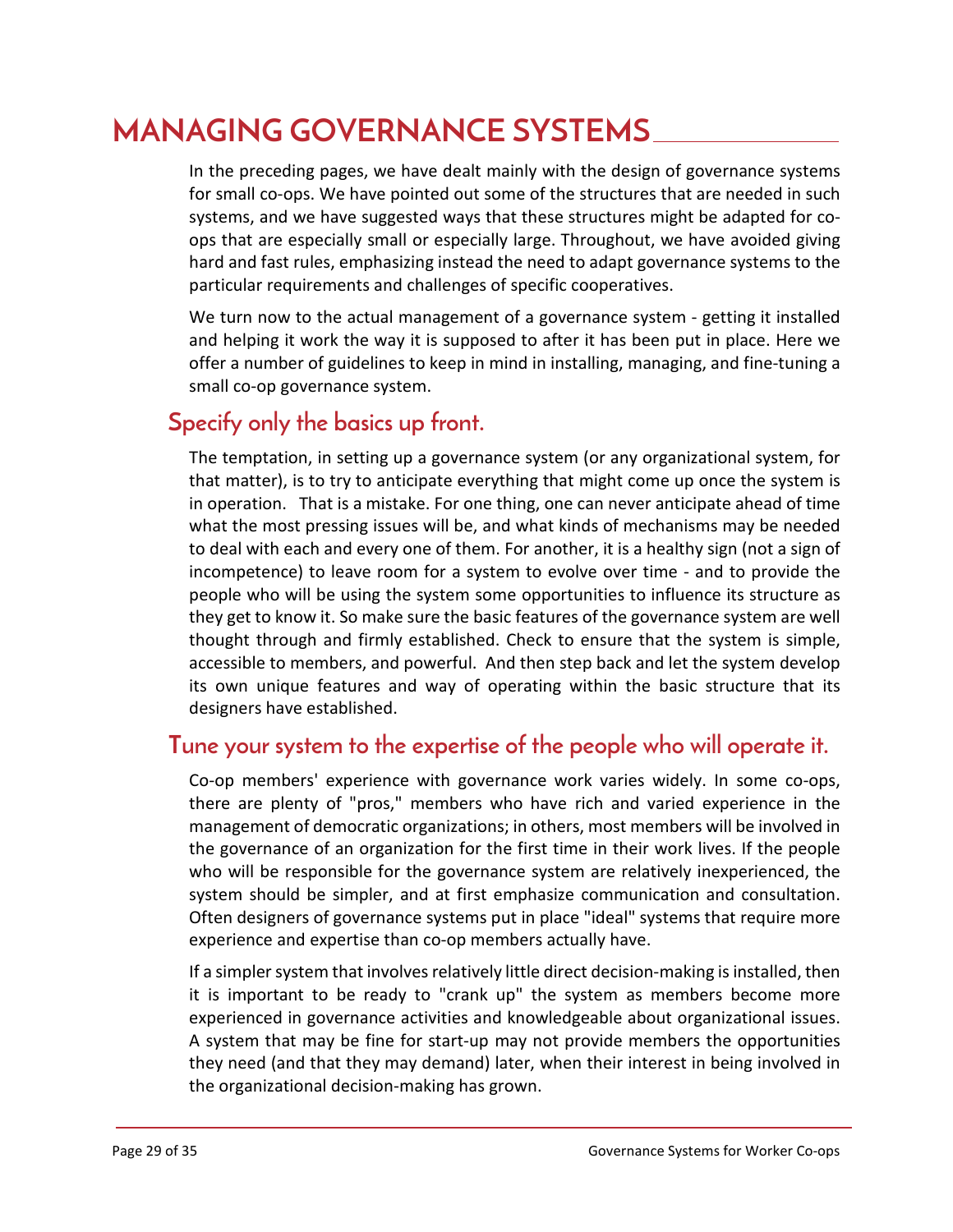## **Recognize individual differences, and use them wisely**

In the preceding guideline, we addressed the readiness of the membership as a whole for significant involvement in governance activities. It is also the case that within any co-op there will be some members who have a natural talent for governance matters and other who are not so inclined or who have less talent for dealing with governance questions.

These differences should be acknowledged in selecting people for roles in the governance system. It can be fatal for a co-op to act as if everyone is equally suited for every function in the organization. Initially, this will mean that certain individuals will gravitate to more central positions in the governance system than others.

That is fine. But care also must be taken to ensure that those who are less inclined to seek (or be selected for) positions in the governance system are not left out-- and therefore never have the chance to learn the facts and the skills that are needed in coop governance. It may feel like walking a tightrope to balance between using the skills that some members already have while at the same time providing other members who have less initial expertise the opportunity and encouragement to develop them. But if it is a tightrope, it is one that must be walked if the long-term objective of widespread participation in the governance of a co-op is to be accomplished.

#### **Get the governance system functioning quickly**

Once a governance structure is put in place, governance should begin. If it doesn't begin without delay people will start to wonder if the system is really needed, or if it is just some kind of window dressing. Soon after a system is installed, governance bodies must actually go to work on the goals, policies and oversight functions that will guide co-op management and set the direction of the firm. The grievance committee must be ready to act as soon as an issue is brought to its attention.

Managers should be urged to get their business plans and programs ready for review by the appropriate governance groups without delay.

Everyone in the co-op--those who are deeply involved with the governance system and those who are not, needs evidence that the system plays an important role in the overall operation of the organization. And they should not have to wait very long before that evidence becomes available.

#### **Don't turn away expertise--but be careful about how it is used.**

Sometimes co-ops struggle along trying to make significant decisions (e.g. about how to deal with capital needs or how to solve sticky marketing problems) without the benefit of technical expertise that may be relevant to those decisions. In such cases, it often seems sensible to recruit non-members who have the needed expertise (e.g. banker, a lawyer, a production expert) to help. Sometimes these individuals are engaged as consultants; other times they are asked to serve on the board of directors. Either relationship can be appropriate if the co-op does need what the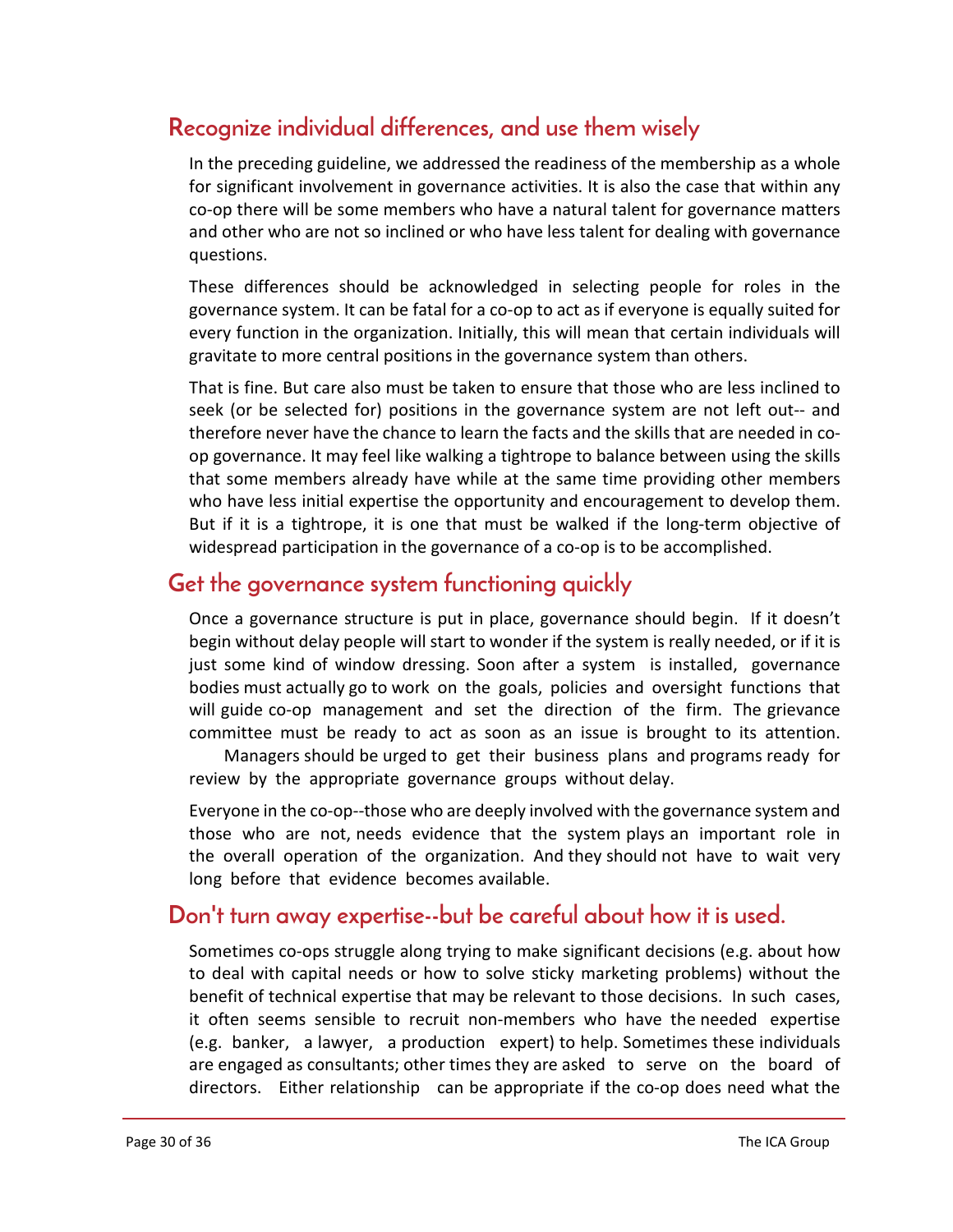non-members have to offer. But it may also turn out that the outsiders who have just the knowledge that is required are not supportive of all the goals of the organization. For example, a director who is brought in for her or his financial expertise may find the democratic structure of the co-op mind-boggling. And she or he may behave on the board in ways that undermine the aspirations of the co-op to have the members involved in significant decisions. Great care must be taken in the selection of outsiders, be they consultants or potential directors, to make sure that they support the overall aspirations of the organization--or at least that they are willing to be educated about those aspirations. Otherwise, the costs to the organization may outweigh the benefits of the special expertise that is gained.

#### **Be careful that the small, intense governance issues do not drive out the big important ones.**

When co-op members talk about governance, they often talk, with lots of emotion, about how upset everyone is that someone was fired last week, or about the knockdown-drag-out debate that is going on between the board and the general manager.

What doesn't get talked about so often, or with so much energy is how the long range business plan is shaping up. Or what criteria ought to be used to assess how well the top managers of the co-op are doing their jobs, or what strategy should be used to raise the capital needed to replace some obsolete equipment, or how much time and money should be spent on educational programs to help people learn how to function more competently in a democratic organization.

It is natural to focus in on personal or emotionally-charged issues, on things that are bothering people today or this week. We tend to put off until "later" longer term policy questions, even if they eventually affect the well-being of the organization much more than the immediate 'easy' issues. And "later" often turns out to be "never."

Co-op members need to ensure that the currently 'hot" governance items do not use up so much of people's time and energy that they have nothing left to give to less intense, longer-term, but ultimately more important policy questions. If co-op leaders do not give personal attention to the governance items that have real importance for the long-term well-being of the firm, they run a serious risk that these items will be overlooked until it is too late to do anything about them.

## **Watch out for a blurring of the boundaries between the governance system and the management system.**

We have taken pains throughout this paper to distinguish clearly between the business of a co-op's governance system and that of its management system. Part of the reason we have emphasized the distinction is the tendency for management and governance work to become blurred. A governance group, for example, may find itself "naturally" getting into some of the issues that really should be the prerogative of co-op management. And managers, if unchecked, may "naturally" find themselves making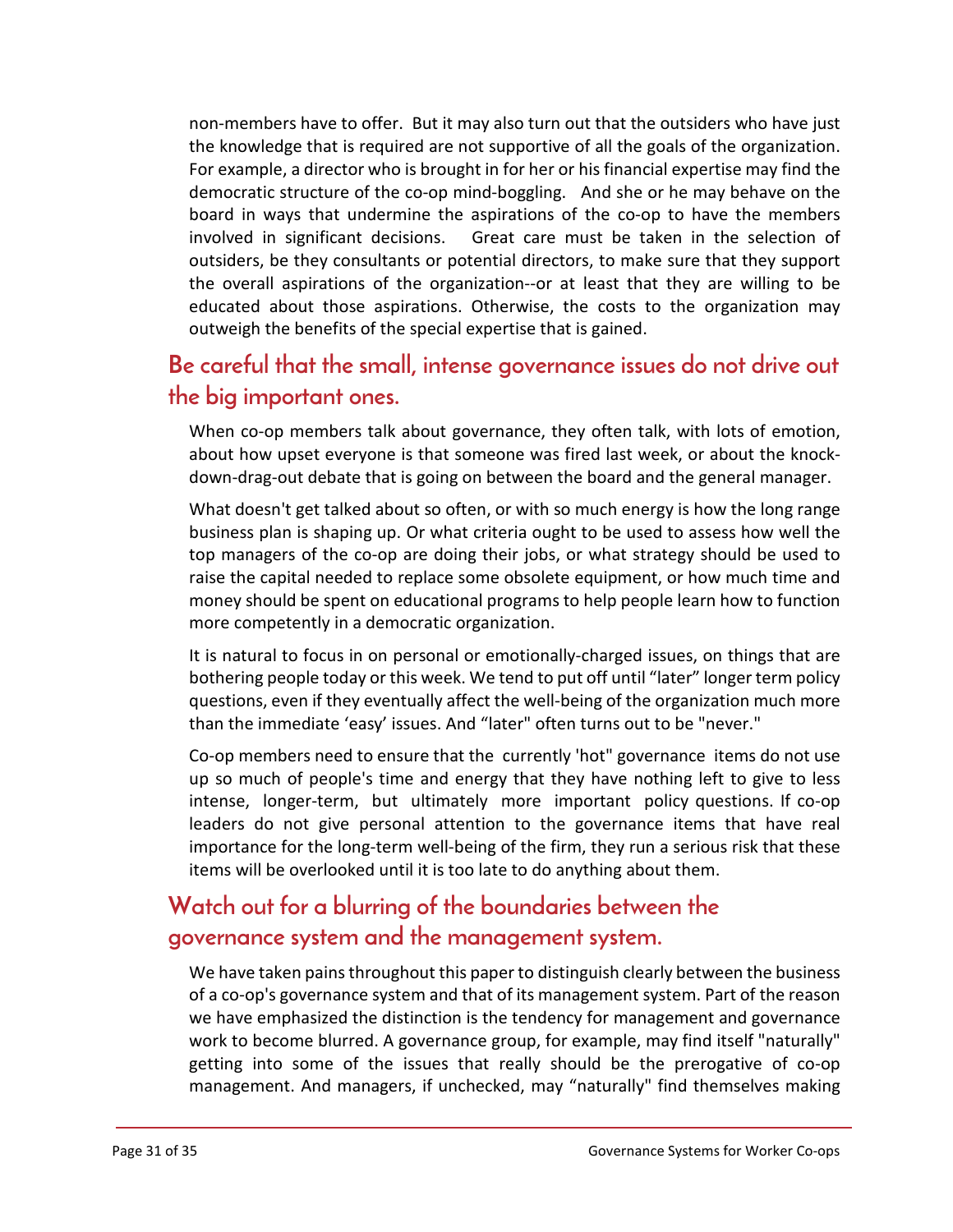decisions that are really policy matters--and therefore in the province of the governance system.

The advisory councils, suggested as a useful governance device for larger co-ops, may be especially prone to this problem. Sometimes advisory groups may find themselves dealing with issues that fall between the cracks of the governance and management systems - such as investigating a perceived "quality problem" in the co-op's product or service. One the one hand, the issue has to do with performance questions: quality is not up to standard. On the other, the issue surfaces matters of organization-wide policy: just how important is quality to us, and to what lengths are we willing to go as an organization to have very high quality output?

There is nothing wrong with having a group address questions such as these - so long as both managers and the board actively recognize that the group is crossing the boundary between the governance and the management system. What is to be avoided is the unhappy surprise that comes when it is discovered that an advisory council with a strictly policy-relevant agenda has started meddling with management decisions, or that a management-created task force that was supposed to solve a performance problem has started making organizational policy instead.

#### **Don't abandon the system in time of crisis.**

It is ironic that the governance system, which may be most critical to the organization when a life- threatening crisis appears often is circumvented at precisely those times. If the governance system is the best mechanism the co-op has for dealing fairly and openly with important matters, then it is just what is needed when important and urgent matters come up. Yet in such circumstances there is often a tendency for the top managers of the organization to meet and hash out informally what should be done. This is a big mistake, as it can both cut off important information and perspectives from other co-op members and undermine the credibility of the governance system for making decisions and formulating organizational policy in the future.

It may take a bit of discipline to stick with the governance system, as designed, when organizational walls are crumbling about you. But that is precisely the time when it is most important to use the system. And if it has been in use on a regular basis for more routine matters, it may be natural to turn to it when a crisis does develop. That is the time, if the design and management guidelines we have been discussing in these pages have been taken to heart, that co-op members should find themselves saying "Thank heavens we have a good way of dealing with this." Ultimately, that is the payoff of the considerable investment that is required to design, install, and manage a governance system in a small cooperative.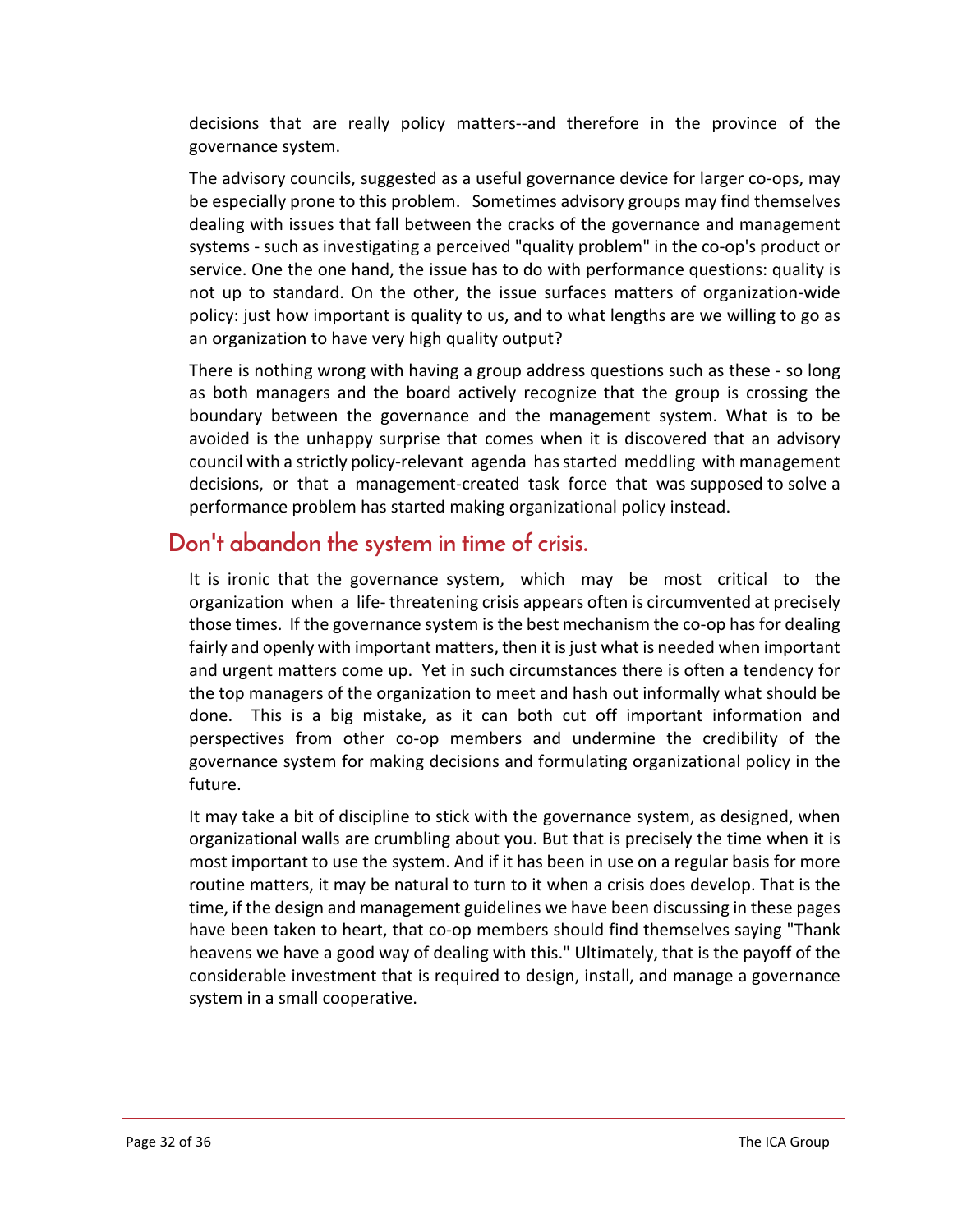# <span id="page-33-0"></span>**Exhibit 1: POSSIBLE COMMITTEES FOR A CO-OP BOARD OF DIRECTORS**

## **Governance**

Reviews the operation of the co-op governance system, and recommends changes when required to meet governance objectives. This committee is recommended for all co-ops.

#### **Finance**

Works with managers to develop financial plans, to devise strategies for meeting capital and cash needs, and to monitor the financial status of the cooperative.

## **Long Range Planning**

Develops alternative long range plans for the co-op, based on (a) analyses of market trends and the likely future availability of resources (such as capital or new members), and/or (b) emerging changes in the wishes of organization members.

#### **Management Oversight**

Consults with managers as they develop their business plans, helps managers obtain the training or resources they need to do their work well, and monitors the degree to which managers achieve their stated objectives. Discusses any needed changes in management structure or management personnel before the matter is brought to the board as a whole.

#### **Personnel**

Reviews the organization's need for members with different skills and experience, and develops policies for recruiting, hiring, and developing membership to meet these needs. Develops personnel policies (e.g. regarding vacation practices, career paths, discipline practices) and oversees the implementation of these policies.

#### **Education**

Determines the kinds of educational programs needed to help directors, managers, and members fulfill their responsibilities, and arranges for these programs to be offered.

#### **Executive**

Consults with chair of the board of directors regarding board agendas and procedures, and takes action on behalf of the board when urgent matters come up that must be dealt with between regularly-scheduled board meetings.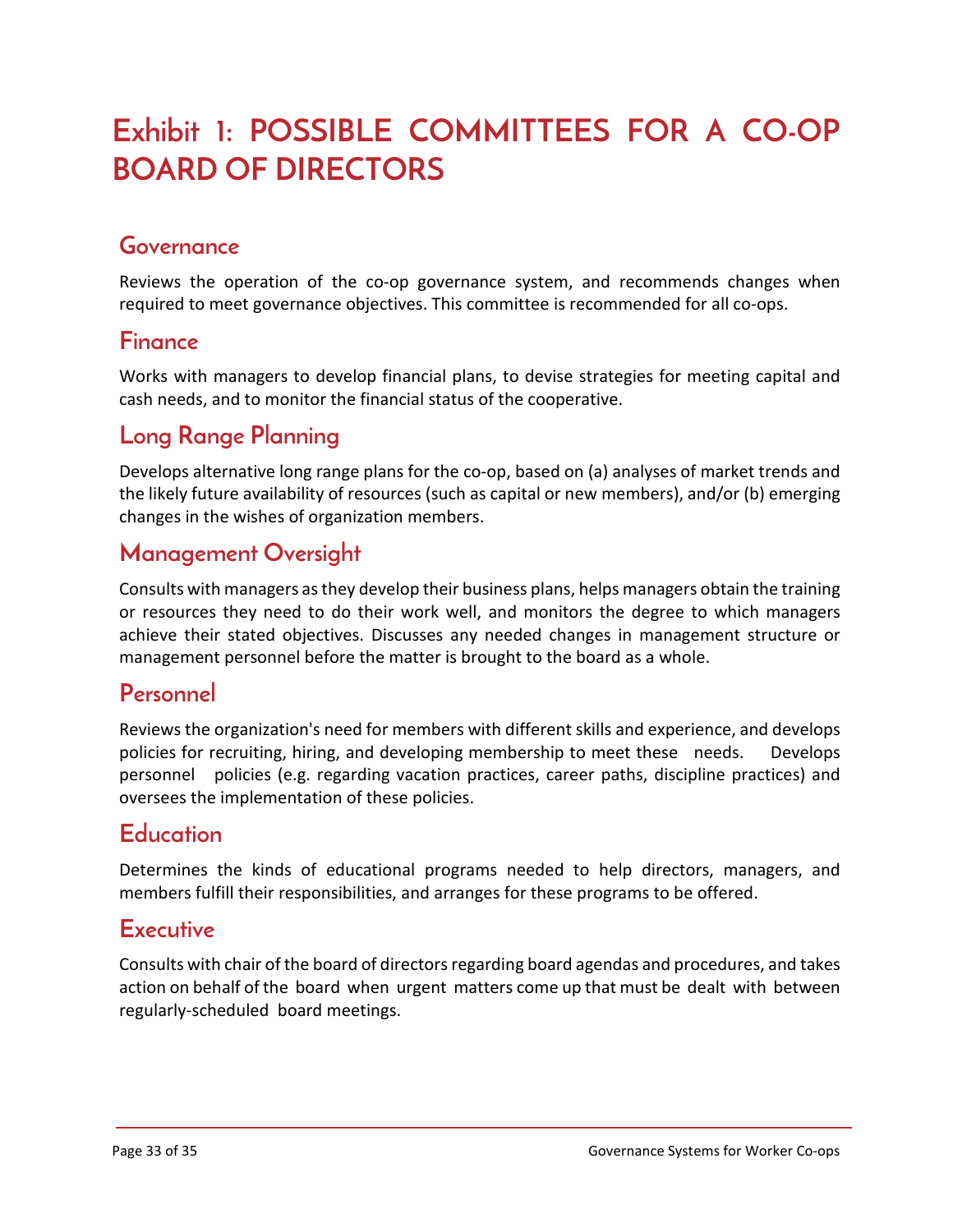# <span id="page-34-0"></span>**Exhibit 2: EXAMPLE OF A STATEMENT OF BOARD POWERS IN A HYPOTHETICAL CO-OP**

The board of directors of the co-op has responsibility for the following activities:

- 1. Defining the goals of the organization and setting the policies that will be followed to achieve those goals.
- 2. Selecting the general manager of the co-op, defining his or her duties, and setting his or her salary.
- 3. Evaluating the performance of the general manager annually, recommending training as needed, and replacing the general manager if necessary.
- 4. Controlling the finances of the co-op, including:
	- $\checkmark$  Approving all budgets and financial plans and authorizing all loans sought by the co-op.
	- $\checkmark$  Approving all personnel policies. [Note: In the case of policies about hiring, firing, and laying-off personnel, the board may be obligated to obtain approval from the membership as well.]
- 5. Making all other decisions that  $11$ :
	- a. significantly affect more that 50% of the membership, or
	- b. commit \$25,000 or more of the co-ops funds, or
	- c. commit the co-op to a course of action (e.g. in a lease) for more than one year.

<span id="page-34-1"></span> $11$  This item illustrates how the "extensiveness test" described in the text might be used in defining board powers. The percentages, dollars, and periods of time specified will, of course, vary from co-op to co-op.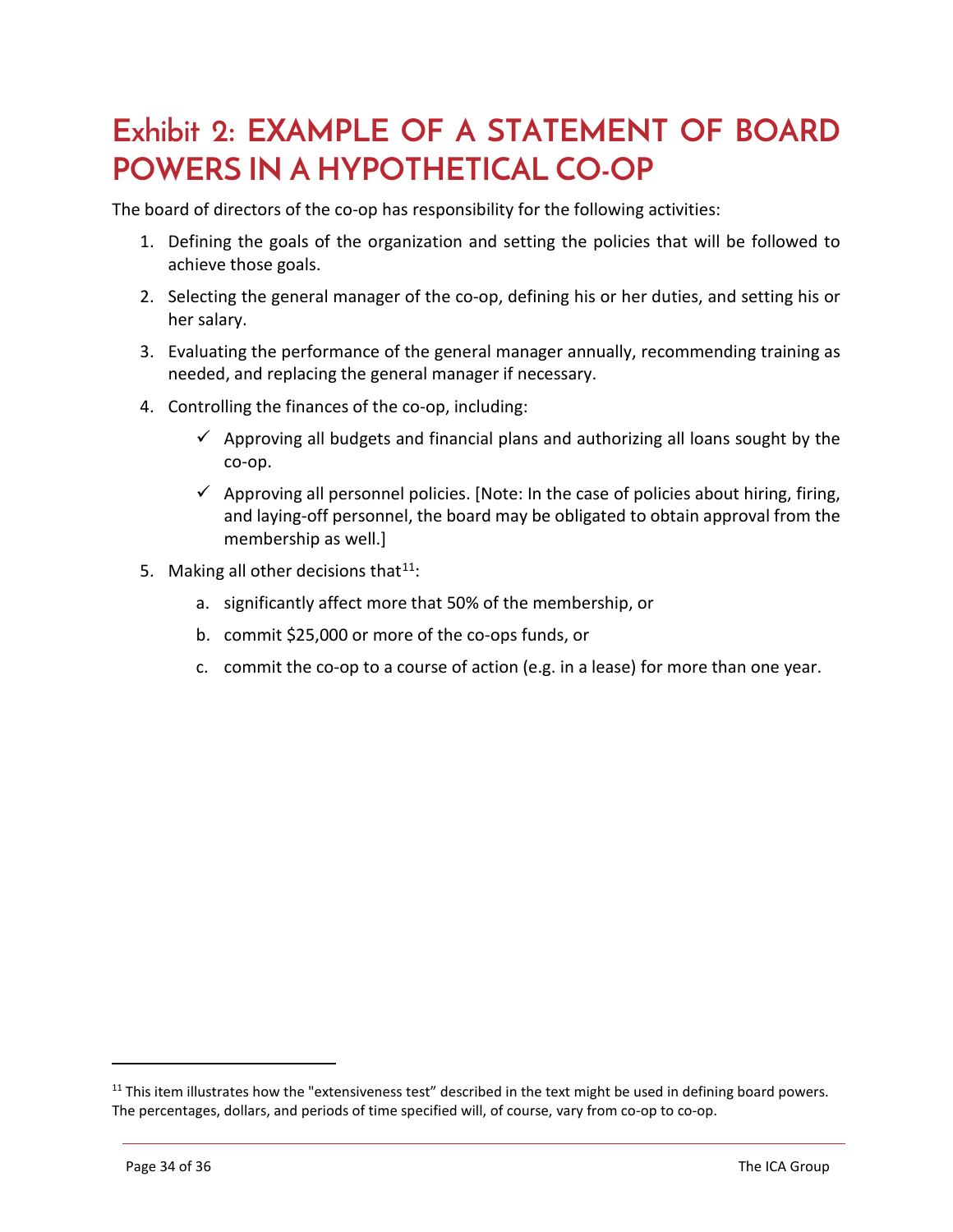# <span id="page-35-0"></span>**Exhibit 3: POLICY ISSUES ABOUT WHICH THE CO-OP MEMBERSHIP MUST BE CONSULTED**

#### **Issues the membership decides:**

1. Decisions assigned to the shareholders by state law.

**Examples**: Amending the articles of incorporation, dissolving or merging the corporation, recomposing the board of directors, electing directors.

2. Decisions assigned to the membership by the co-op by-laws.

**Examples**: A small number of important decisions that the membership wishes specifically to reserve for itself-- rather than leave to the elected board of directors.

#### **Issues the directors may decide only after formally consulting the membership (i.e.. those that pass the 'significance test'):**

1. Decisions that affect the likely survival of the cooperative.

**Examples**: Initiating a risky new venture, seeking a major loan, sale or purchase of assets exceeding some specified dollar amount, entering into a contract or lease for longer than some specified number of years, major changes in the business plan or strategy.

2. Decisions that alter policies for hiring or terminating co-op members.

**Examples**: Deciding to shrink the size of the co-op (or to enlarge it), changing policies about who can terminate a member for what reason, significantly changing recruitment and selection practices for new members, altering policies for handling layoffs.

3. Decisions that alter the basic character of the cooperative.

**Example**: Changing the major clientele of the organization, revising the long-term goals of the co-op, reconsidering a core organizational value (e.g., "editorial independence" in a newspaper, "nutritious products" in a health food co-op).